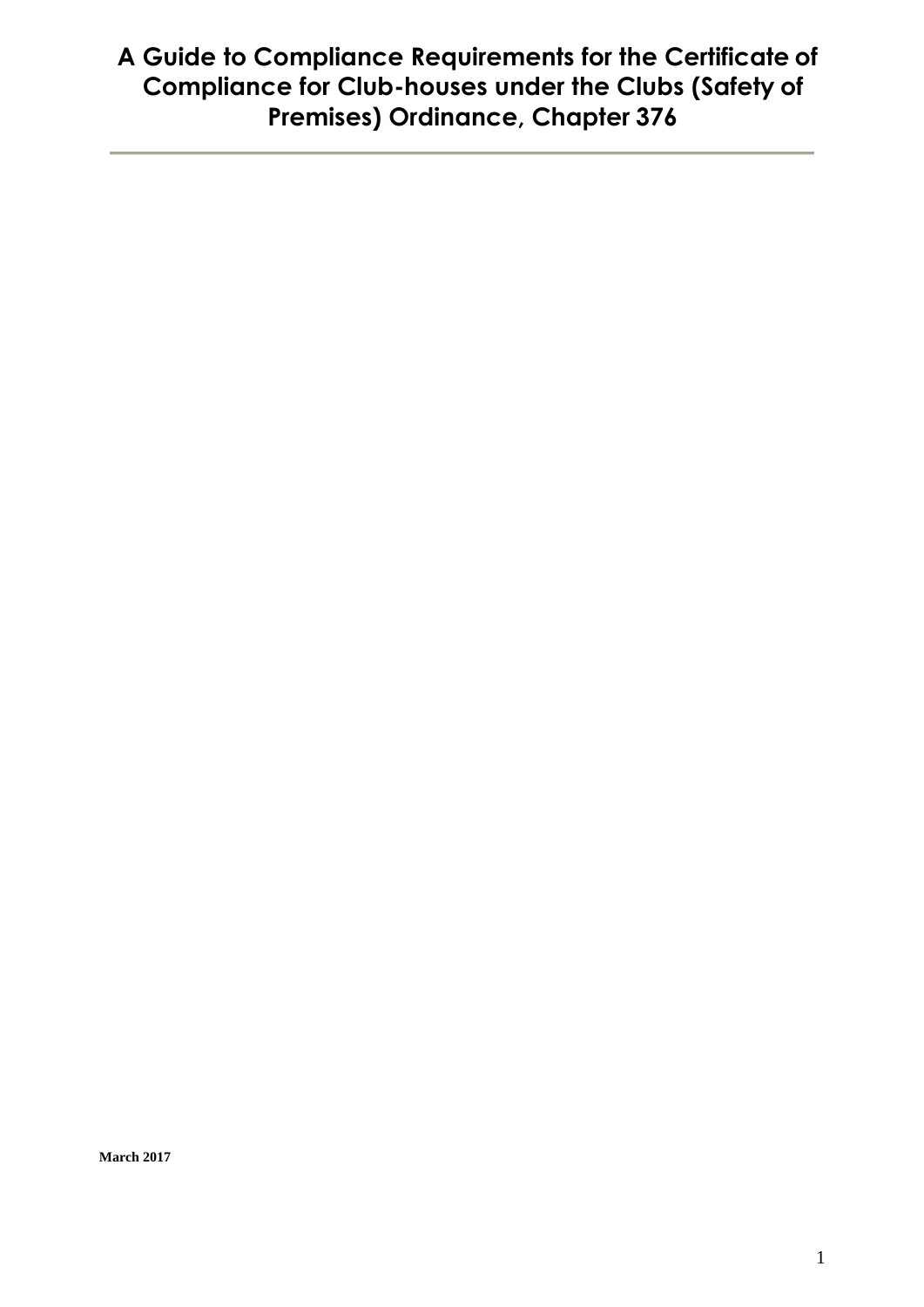# **Table of Contents**

#### **Chapter I: Introduction**

- General
- Choice of Premises
- Application procedures

#### **Chapter II: Building Safety Conditions**

- Introduction
- Structural safety
- Fire resisting construction separation from adjoining buildings, other occupancies and different uses
- **Compartmentation**
- Club premises with liftwell, vertical shaft, required staircase and/or basement
- Special hazards
- **Doors**
- $-$  Exits, exit routes and escape routes
- Lighting and ventilation
- Sanitary fitments
- $-$  Plumbing and pipework
- Railings
- Waterproofing
- Unauthorised building works

#### **Chapter III: Fire Safety Conditions**

- $-$  Combustible materials
- **Windows**
- Exit signs
- Directional signs
- $-$  Electrical installations and emergency lighting system
- Polyurethane (PU) foam filled mattresses and upholstered furniture
- Fuels for kitchen and outside kitchen
- Ventilation system
- Grouping of club premises according to the potential of fire
- Portable fire fighting equipment
- Fire resisting construction materials
- **Enquiries**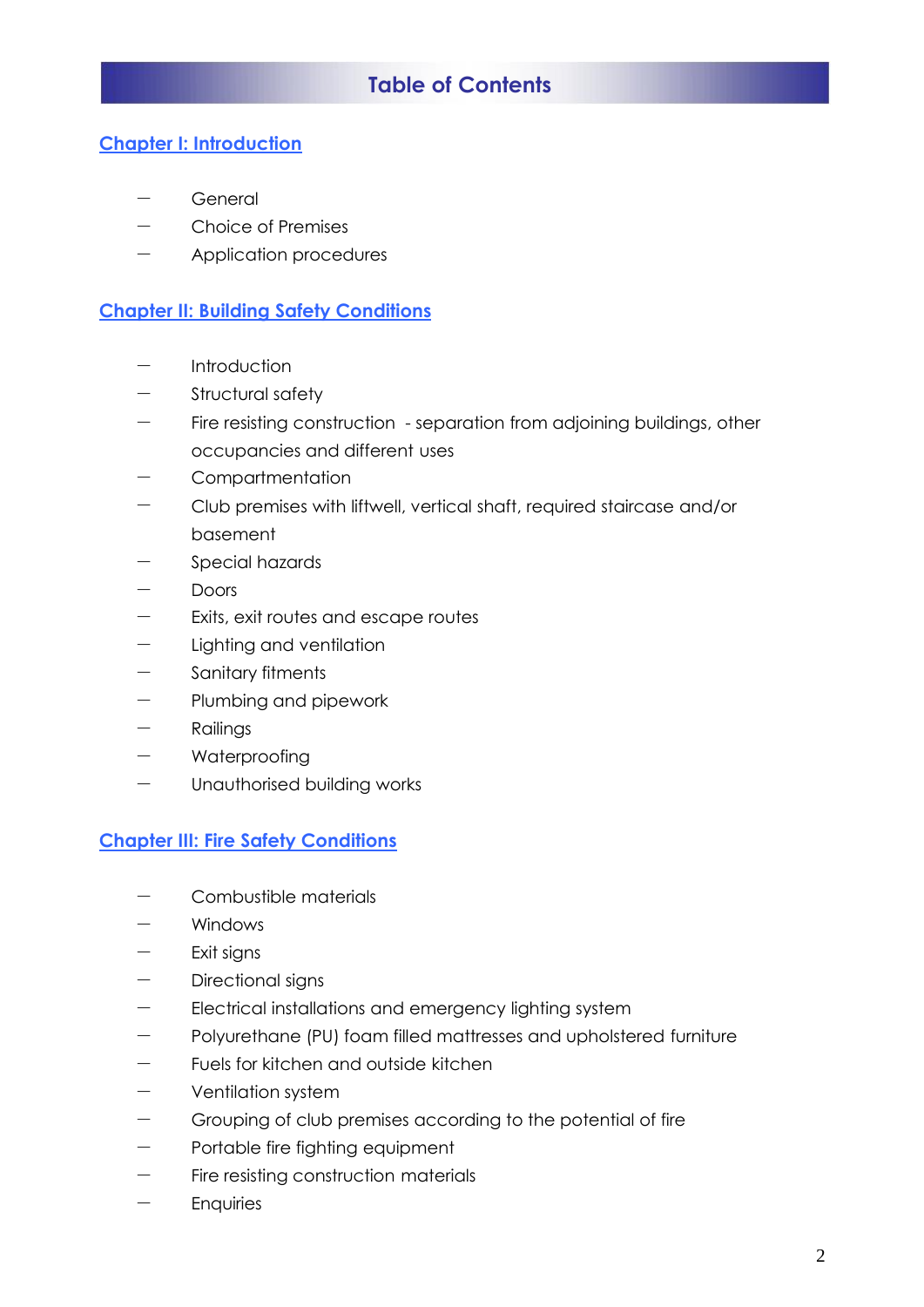#### **General**

1.1 This Guide is published by the Office of the Licensing Authority of the Home Affairs Department summarizing the general compliance and safety requirements for a club-house. Under the Clubs (Safety of Premises) Ordinance Cap 376, any person who on any occasion operates, keeps, manages, or otherwise has control of a club-house is required to obtain a Certificate of Compliance from the Licensing Authority in respect of the premises.

1.2 The objectives of the Certificate of Compliance are to ensure that the requirements in respect of building safety, fire safety, health and sanitation for club-houses are met.

1.3 This booklet outlines the general compliance requirements applicable to most club premises so that prospective applicants, professional and technical personnels would have a general idea of the basic compliance requirements and standards for club-houses. It should be emphasized that the Licensing Authority may, as it deems fit and necessary, impose special and additional requirements for individual premises having reference to the circumstances and situation of the premises concerned such as means of ingress or egress, design, construction, size and type of building.

#### **Choice of Premises**

1.4 Not all premises are suitable for use as club-house. It is the responsibility of the prospective applicants for the Certificate of Compliance to ensure that their premises do comply with the lease conditions and the Deed of Mutual Covenant of the building. Prospective applicants are therefore advised, before making any financial or contractual commitment, to check the government lease and Deed of Mutual Covenant of the building (at the Land Registry whose website is [http://www.landreg.gov.hk](http://www.landreg.gov.hk/) and service hotline, 3105 0000) to ascertain whether or not the proposed premises could be used as a club-house, and for the proposed activities of the club.

1.5 The Licensing Authority will not normally issue Certificate of Compliance for club-houses situated in: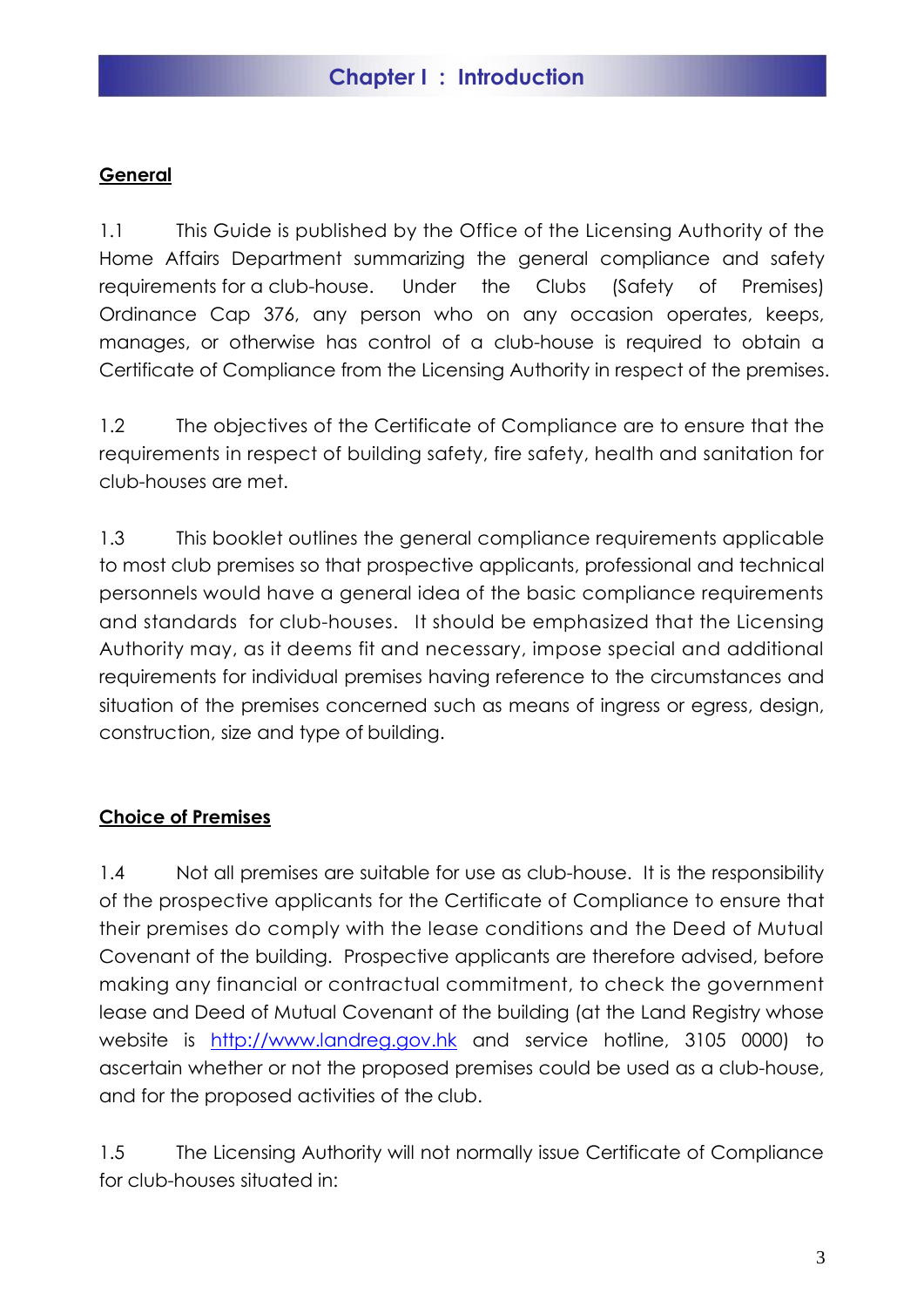- (a) an industrial building (except on the ground floor);
- (b) upper floors (i.e. all floors above the ground floor) of a single staircase building, or a building exceeding 4 storeys in height not having the required minimum number (2 or more) of escape staircases, each of which is of at least 1,050mm wide;
- (c) premises at level four of a basement or below;
- (d) premises in an area designated for emergency or circulation use of a building such as a buffer floor, refuge floor, or a public area of a building;
- (e) premises with kitchen facilities located vertically below a registered school, child care centre, or residential home for the elderly people;
- (f) a building with unauthorized alterations which substantially affect the building safety, or constitute a substantial contravention to the Buildings Ordinance; and
- (g) a building not fit for occupation.

#### **Application procedures**

1.6 Application for a Certificate of Compliance for a club-house should be made by means of the prescribed application form (HAD 142), obtainable at all District Offices and Office of the Licensing Authority of the Home Affairs Department, or the website of the Office of the Licensing Authority: http://www.hadla.gov.hk. The completed application form, in duplicate, should be forwarded to the Office of the Licensing Authority together with all the required supporting documents. For detail, please read the booklet entitled "A Layman's Guide to Application of Certificate of Compliance under the Clubs (Safety of Premises) Ordinance, Chapter 376" which sets out the application procedures for the Certificate.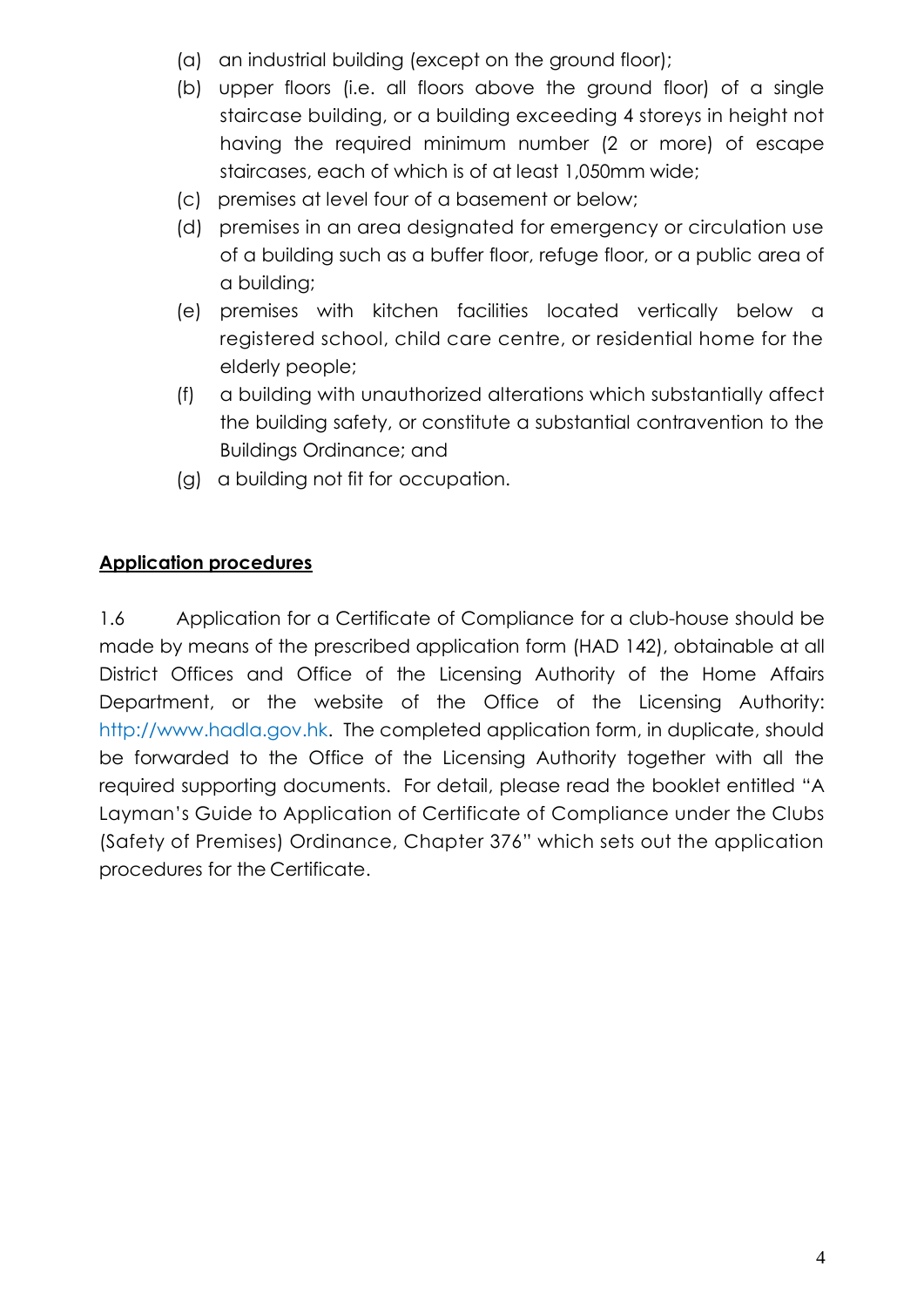#### Important Note

- 1. Any club-house application in respect of premises approved by the Building Authority for domestic use shall be accompanied by evidence showing that the Building Authority has granted prior approval/acceptance for the change of use of the premises from domestic to non-domestic use. This arrangement has taken effect and applied to application made on and after 1.1.2008.
- 2. Any application for club-house with sleeping accommodation in respect of premises approved by the Building Authority for non-domestic use shall be accompanied by evidence showing that the Building Authority has granted prior approval/acceptance for the change of use in respect of the part of the premises for providing sleeping accommodation from nondomestic to domestic use. This arrangement has taken effect and applied to application made on and after 15.8.2011.
- 3. In the absence of written approval/acceptance from the Building Authority, the Secretary for Home Affairs will not process the application under the Clubs (Safety of Premises) Ordinance Cap. 376. For avoidance of doubt, the above apply to alteration of existing club-house for providing sleeping accommodation, and extension of existing club-houses. For enquiries on the procedure of application to the Building Authority for such change of use of the concerned premises, you may contact the Buildings Department at 2626 1616.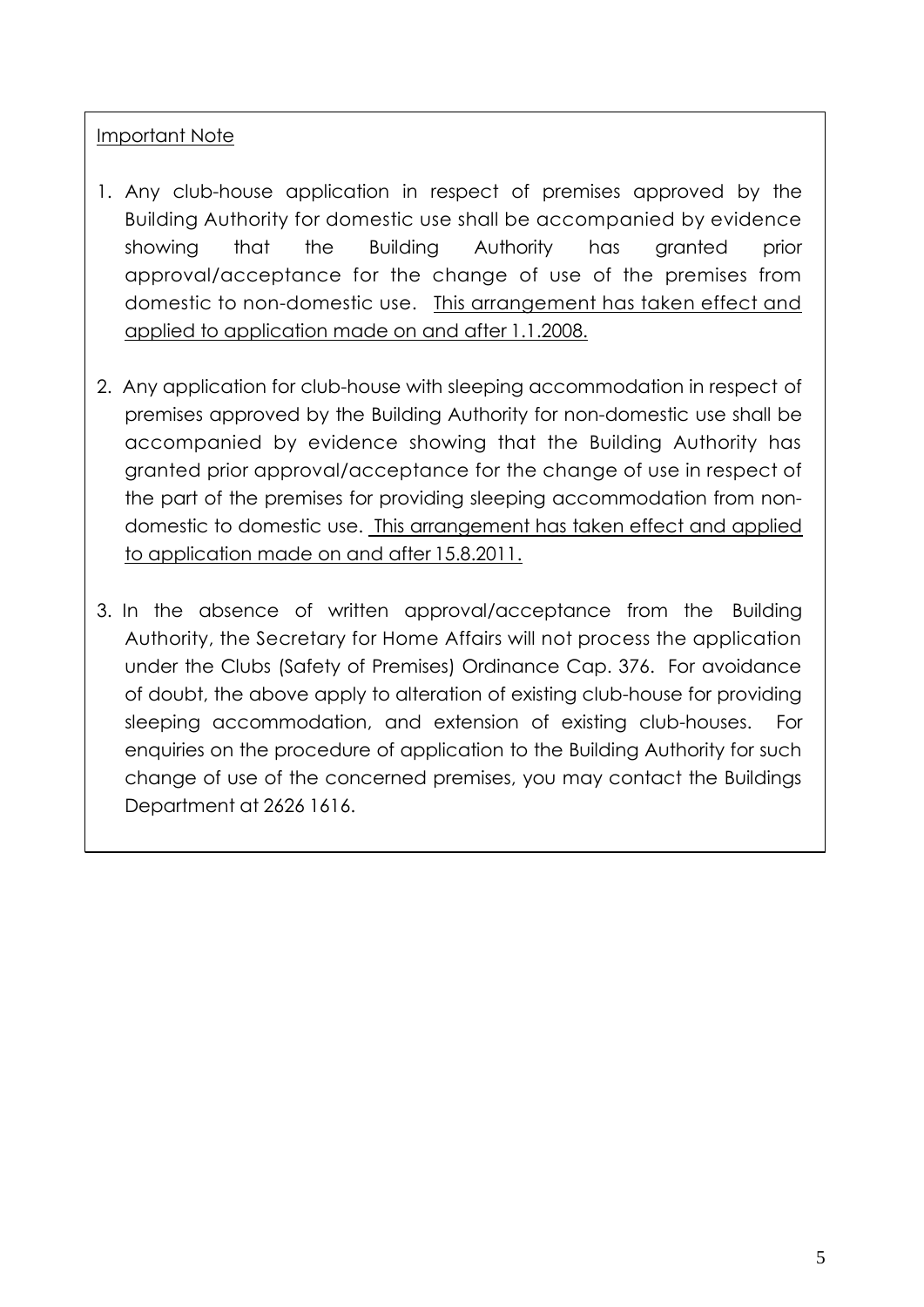# **Chapter II : Building Safety Conditions**

#### **Introduction**

2.1 In assessing the suitability of the premises for use as a club-house, the Licensing Authority generally makes reference to the provisions of the Buildings Ordinance (Cap 123) and its subsidiary regulations for the protection of the building from the effects of fire by inhibiting the spread of fire, and ensuring fire resisting construction and structural safety of the building. It also takes into account other fire safety objectives including abating fire hazards, preventing the outbreak of fire, fire suppression, preventing loss of property, providing means of escape and access for firefighting personnel in the event of fire and other emergencies.

2.2 In vetting an application, the Licensing Authority will take into consideration the following fundamental aspects of the proposed club premises:

- (a) general compliance to the latest plans approved by the Building Authority,
- (b) structural safety,
- (c) fire resisting construction,
- (d) means of escape,
- (e) public safety, and
- (f) health and sanitation provisions.

2.3 In addition to the "Buildings Ordinance" and its subsidiary regulations, applicants are recommended to read the **"Code of Practice for Fire Resisting Construction", "Code of Practice for the Provision of Means of Escape in case of Fire"** and **"Code of Practice for Means of Access for Firefighting and Rescue"** published by the Building Authority. These documents can be viewed at or downloaded from the Buildings Department's website — [http://www.bd.gov.hk](http://www.bd.gov.hk/) (Publications/Codes of Practice and Design Manuals).

2.4 Each application for Certificate of Compliance will be considered on individual merits taking into account the circumstances of individual premises. As a standing practice, shortly after the application has been knowledged, staff of the Licensing Authority will arrange with the applicant for a mutually convenient date to conduct a preliminary site inspection on both building safety and fire safety aspects of the premises and the building. After the site inspection,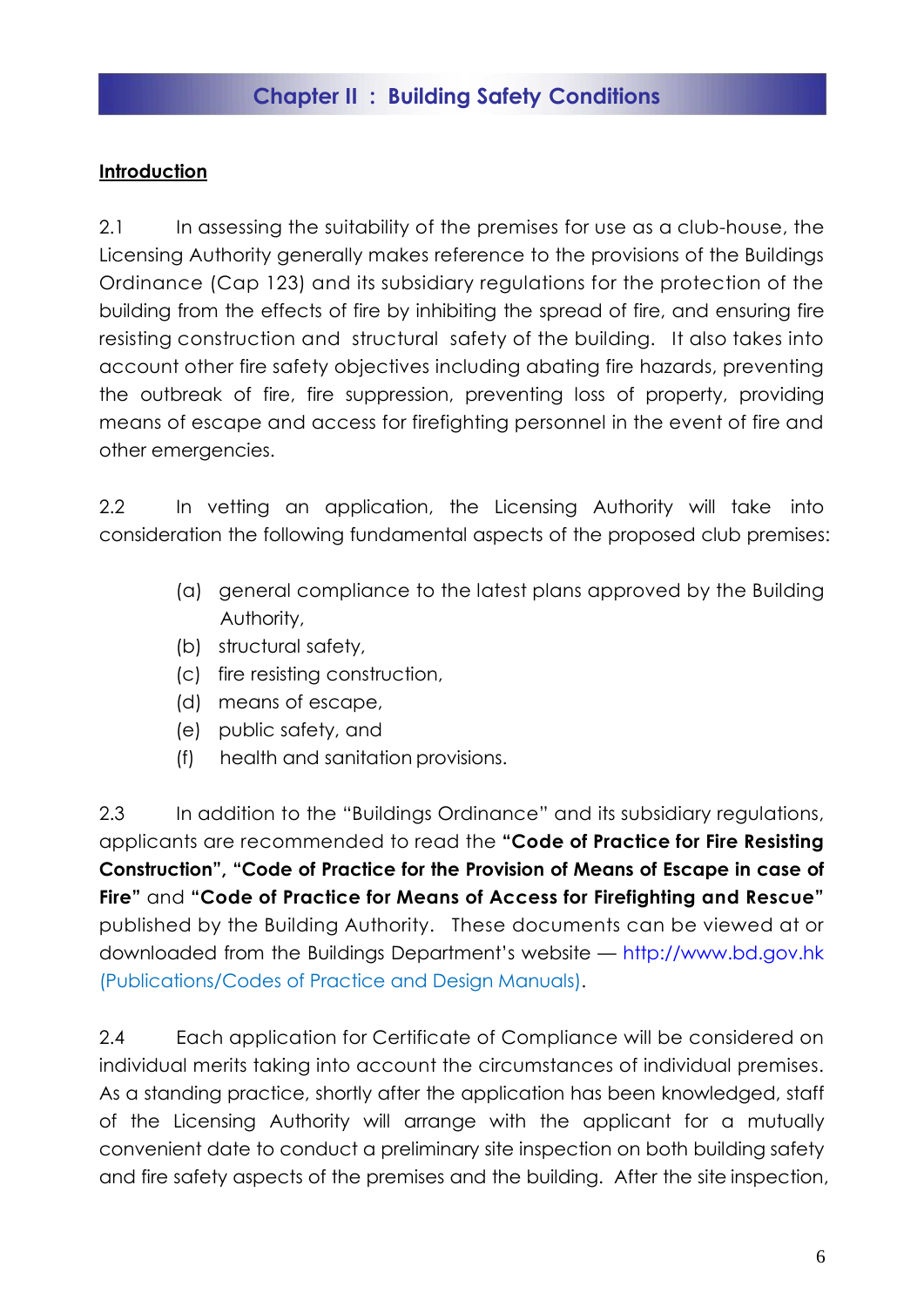the applicant will be advised on what kind of upgrading works are required to be completed so as to make the premises and the common areas of the building in compliance with the safety standard set out in the Ordinance before a Certificate of Compliance can be issued.

2.5 It should be noted that the Licensing Authority may outright refuse an application if the situations mentioned in paragraph 1.6, or any other items which may undermine the safety of the premises or the building come into its notice.

# **Structural safety**

2.6 The premises should be structurally capable of withstanding the newly imposed loading due to the change from the present use. The loading requirements for club premises will depend on the actual floor usage, nature of activities within the club premises, general layout, population and the likelihood of occurrence of crowd loading condition. The loading requirements are specified in Table 1 of Building (Construction) Regulation 17 and the Code of Practice for Dead and Imposed Loads 2011.

2.7 No openings, e.g. electrical conduits, cable trunking and ventilation ducts, are allowed to be formed on the existing structural members. Any structural alterations and new building works should not be carried out without obtaining the prior approval and consent from the Building Authority.

2.8 Structural justifications prepared by an Authorized Person or a Registered Structural Engineer are usually required for the effects on the existing structural members due to the following changes:

- (a) addition of raised floors if they are not hollow construction or their thickness is considered too excessive even though they are constructed of light-weight materials;
- (b) addition of solid partition walls if they are not constructed of lightweight materials or they are considered excessive in number;
- (c) addition of any raised floors and solid partition walls over cantilevered structures;
- (d) the change in use from domestic or office to club-house; and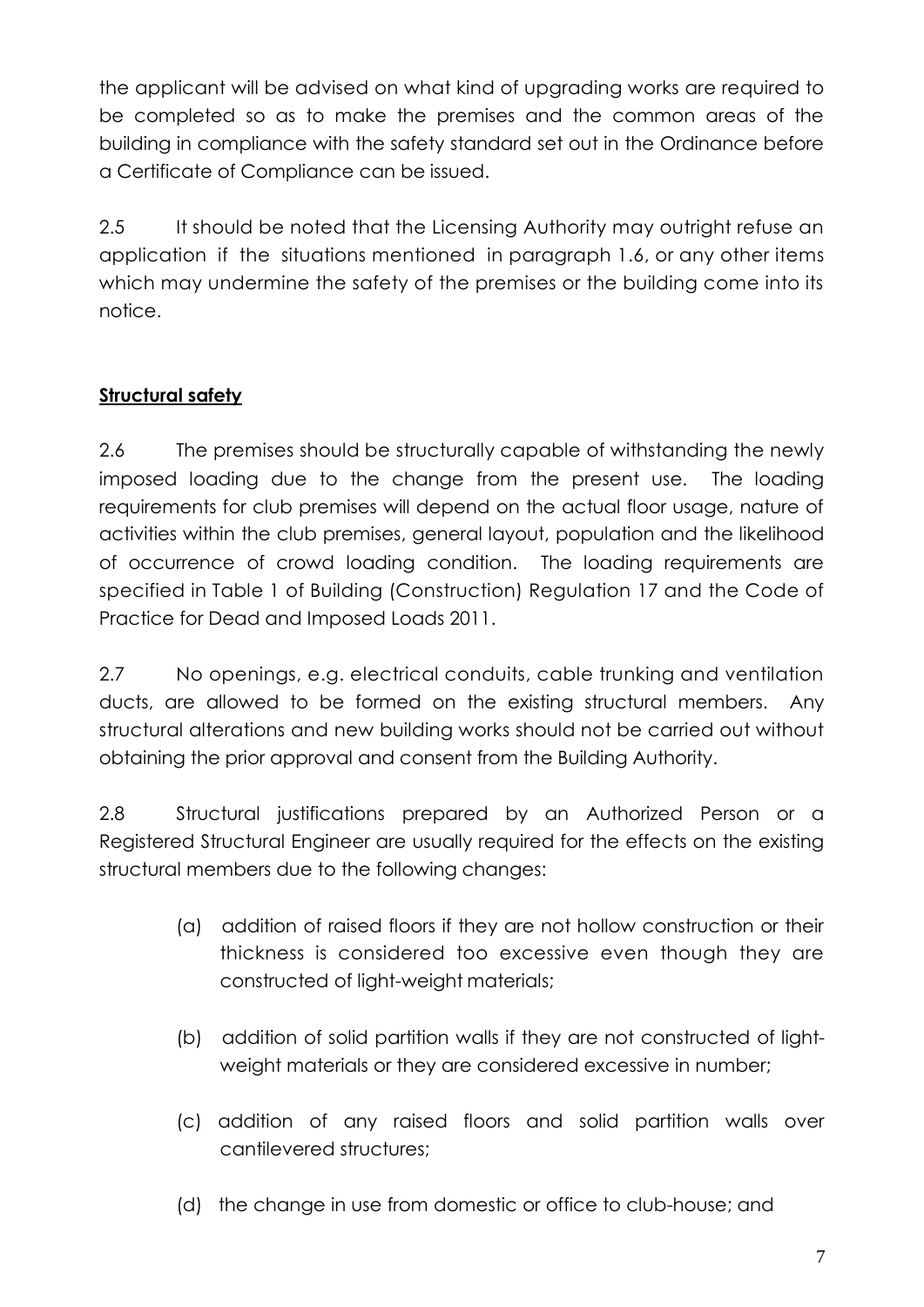(e) other changes which have structural implications, e.g. addition of heavy equipment/plants, small-sized cooling powers, airconditioning plant room and etc.

# **Fire resisting construction — separation from adjoining buildings, other occupancies and different uses**

2.9 The general requirements on fire resisting construction in respect of club premises are:

- (a) the building where the club-house is situated should be separated from any adjoining building by external walls having a fire resistance period (FRP) of not less than 2 hours;
- (b) the premises should be separated from any adjoining occupancy by walls and floors with a FRP of not less than that required for the elements of construction of the compartment in which it is situated subject to a maximum of 2 hours;
- (c) where the club-house is divided into different uses, separation should be made between them by walls and floors having a FRP of 1 to 2 hours depending on the use classified in Table 1 below;

|                |                           |                                     | Fire       |
|----------------|---------------------------|-------------------------------------|------------|
| Class          | Use                       | Volume of                           | Resistance |
|                |                           | compartment                         | Period     |
|                | <b>Bedrooms</b>           | Not exceeding 28,000m <sub>3</sub>  | 1 hour     |
| $\overline{2}$ | <b>Offices</b>            |                                     |            |
| 3              | Shops, dining, club foyer | Not exceeding 7,000m <sub>3</sub> , | 1 hour     |
|                |                           | Оr                                  | 2 hours    |
| 4              | Carparking                | Exceeding 7,000m <sub>3</sub> but   |            |
|                |                           |                                     |            |
|                |                           | not exceeding 28,000m <sub>3</sub>  |            |

# Table 1 : Fire Resistance Period (FRP)

- (d) all the additional partitions inside the club premises should be constructed of light weight material;
- (e) other areas of high fire risk directly associated with a normal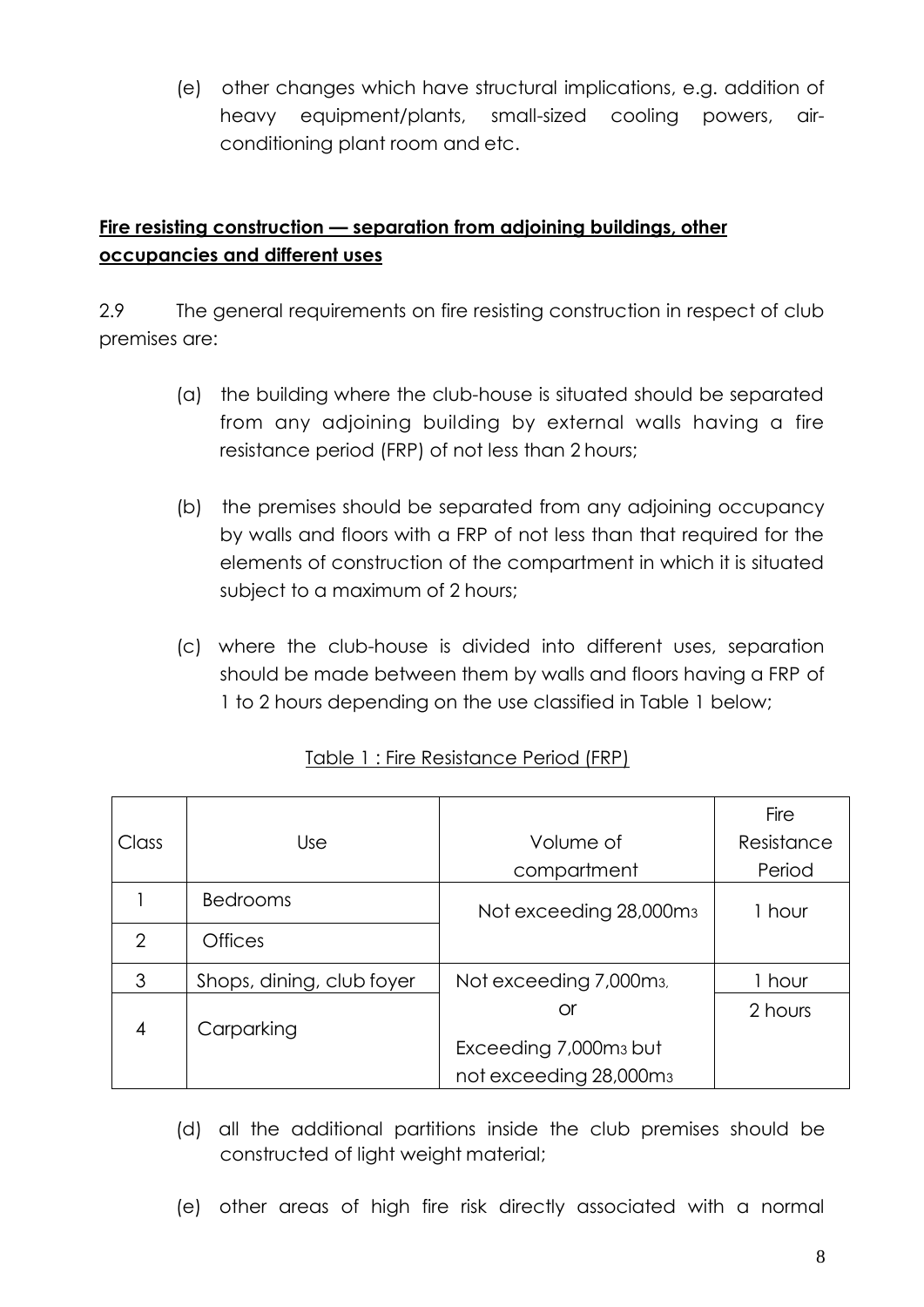occupancy in a building should be adequately separated by fire resisting construction; and

(f) elements of construction in any basement and the separation between the basement and any adjoining storey should have a FRP of not less than 4 hours.

# **Compartmentation**

2.10 Compartments inside a club-house should be divided by walls and floors. Compartment walls, compartment floors, separations and lobbies should be constructed with all joints completely filled with non-combustible material to prevent the passage of smoke or flame.

2.11 No compartment should exceed the volume of 28,000m3. Openings through compartment wall for communication should maintain the integrity of the wall and should be provided with:

- (a) a lobby with doors; or
- (b) an opening protected by a fire shutter.

2.12 Any openings in a wall or floor for the passage of air-conditioning ducts, ventilation ducts, electrical trunking, conduits, pipes and wires or holes left after construction should be protected with fire dampers or other suitable form of fire stop to maintain the required FRP of that wall or floor.

2.13 Where ducts, pipes, wires and any insulation passing through the wall are made of combustible material, such material should be contained within an enclosure having a FRP corresponding to that of the surrounding structure. Where access openings are provided to the enclosure, such openings should be provided with self-closing doors or securable covers having a FRP of not less than half that of the enclosure.

# **Club Premises with liftwell, vertical shaft, required staircase and/or basement**

2.14 For club premises having liftwell, vertical shaft, required staircase and/or basement, there are specific requirements to be complied with in respect of each of these items. If the proposed club premises have any of these items, applicants will be duly advised of the specific requirements to be complied with when their application is being processed. Nevertheless, applicants may get detail of the compliance requirements in respect of these items in the **"Code of**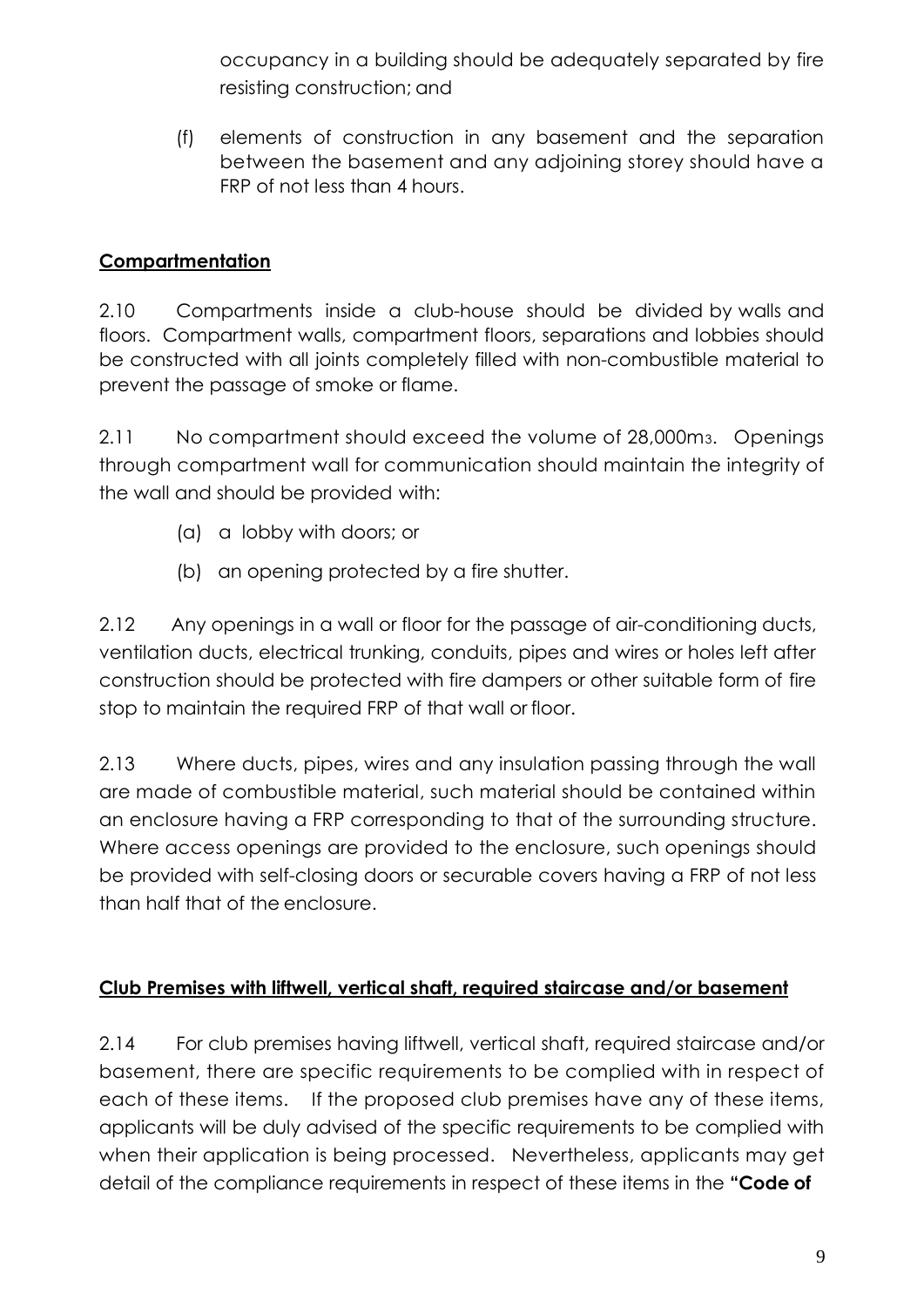**Practice for Fire Resisting Construction"** published by the Building Authority. For viewing or downloading the document, please visit the Buildings Department's website mentioned in paragraph 2.3 above.

# **Special hazards**

2.15 High voltage electrical switch gear, transformers, fire service pumps, air handling unit plant, air-conditioning plant, lift machines, rooms housing escalator machines, flammable liquid spraying rooms, boiler, areas for storing and/or charging batteries, and areas for storing dangerous goods should be enclosed by non-combustible construction having a FRP of not less than 2 hours, 4 hours where adjoining required stairs, and any permitted openings thereto should be provided with a door having a FRP of not less than 1 hour.

- 2.16 Kitchens, if set up, should be:-
	- (a) enclosed by non-combustible construction having an FRP of not less than 1 hour and any opening should be provided with a door having an FRP of not less than 1/2 hour;
	- (b) provided with protected lobbies between each door and all escape routes from the main building; and
	- (c) provided with protected lobbies between each door and the dinning area where the kitchen has a usable floor area exceeding 45m2 and the door opens onto an exit route of the dining area ; and
	- (d) provided with a fire shutter having an FRP of not less than 1/2 hour at all food hatches.\*

*(\* The operation of fire shutters should be designed, installed, tested and maintainted to the satisfaction of the Director of Fire Services.)*

# **Doors**

2.17 All doors required to have a FRP should be capable of self-closing and be kept closed at all times. All such doors should be closely fitted around their edges to impede the passage of smoke or flame. Doors including frames should be tested in accordance with British Standard (BS) 476: Parts 20 to 22: 1987 and certified as being capable of resisting the action of fire for the specified period.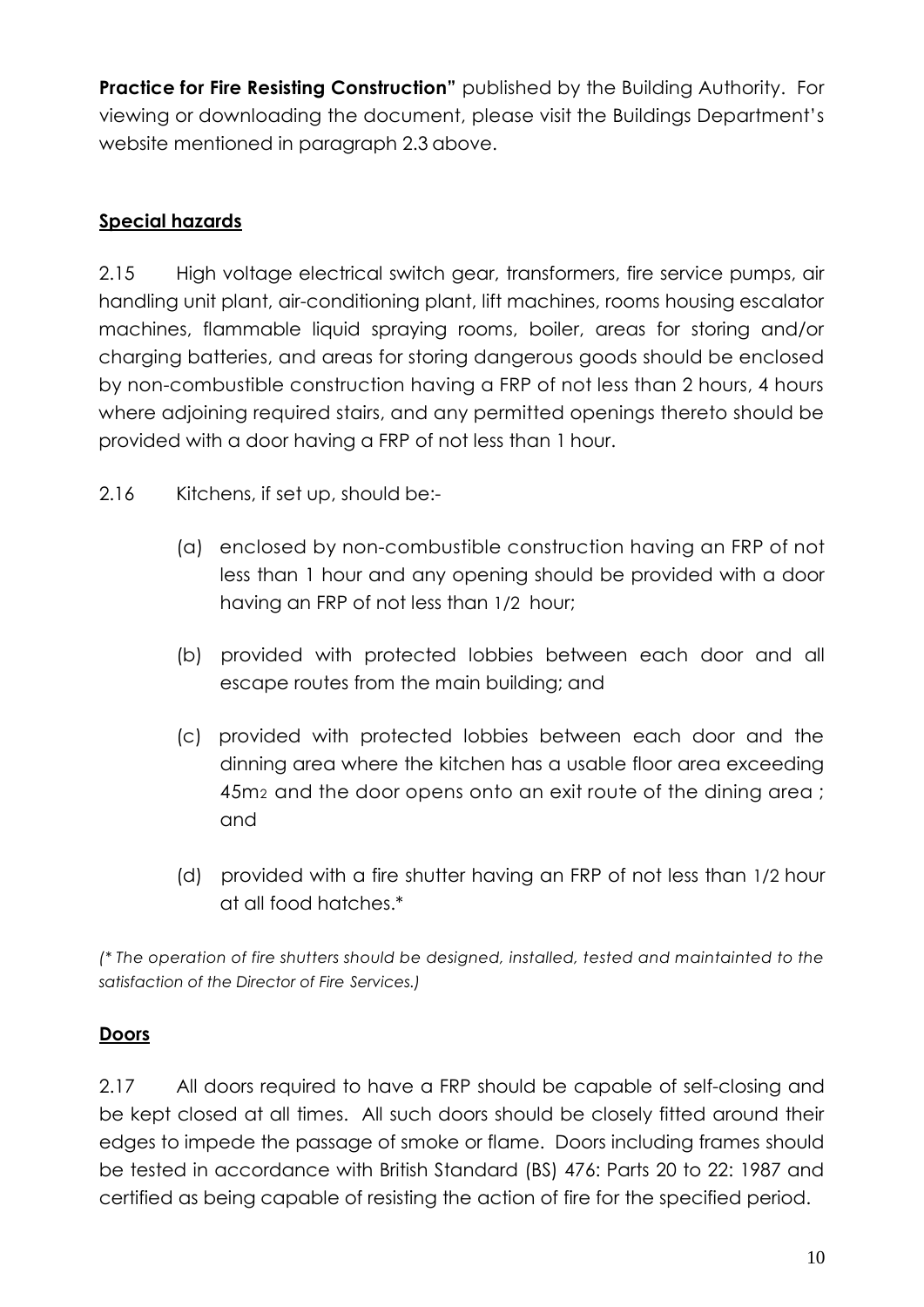2.18 A notice should be provided on both sides of such doors in English and Chinese in letters and characters not less than 10mm high as follows :-

# **FIRE DOOR TO BE KEPT CLOSED** 防火門 應常關

# **Doors in relation to exits**

2.19 Every door opening on to an exit route, if it opens outwards, should be so arranged as not to obstruct the exit route at any point of its swing; or if it opens on to a landing between flights of stairs, should not, at any point of its swings, reduce the effective width of the landing to less than the width of the stair.

2.20 Every door giving access to a protected lobby from a staircase enclosure or corridor should be provided with a transparent upper panel of the requisite fire resistance.

2.21 Every door to a protected lobby or ventilated lobby should comply with the following requirements:-

- (a) the self-closing mechanism should not be capable of allowing a check action to hold the door open at 90°; and
- (b) appropriate notices should be fixed to both sides of the doors to remind users that the doors should normally be kept closed.

2.22 All the common escape routes, including staircases, should be maintained in good condition or restored to their original condition. There should be no defective smoke lobby doors, metal gates, rubbish storage in the staircases, and unauthorized building works such as metal gates, cages and enclosures within the staircase area.

#### **Exits, exit routes and escape routes**

2.23 Every club-house, either occupying the whole storey or being situated in a storey with other occupancies, should be so constructed that there should be at least 2 exit routes from each storey.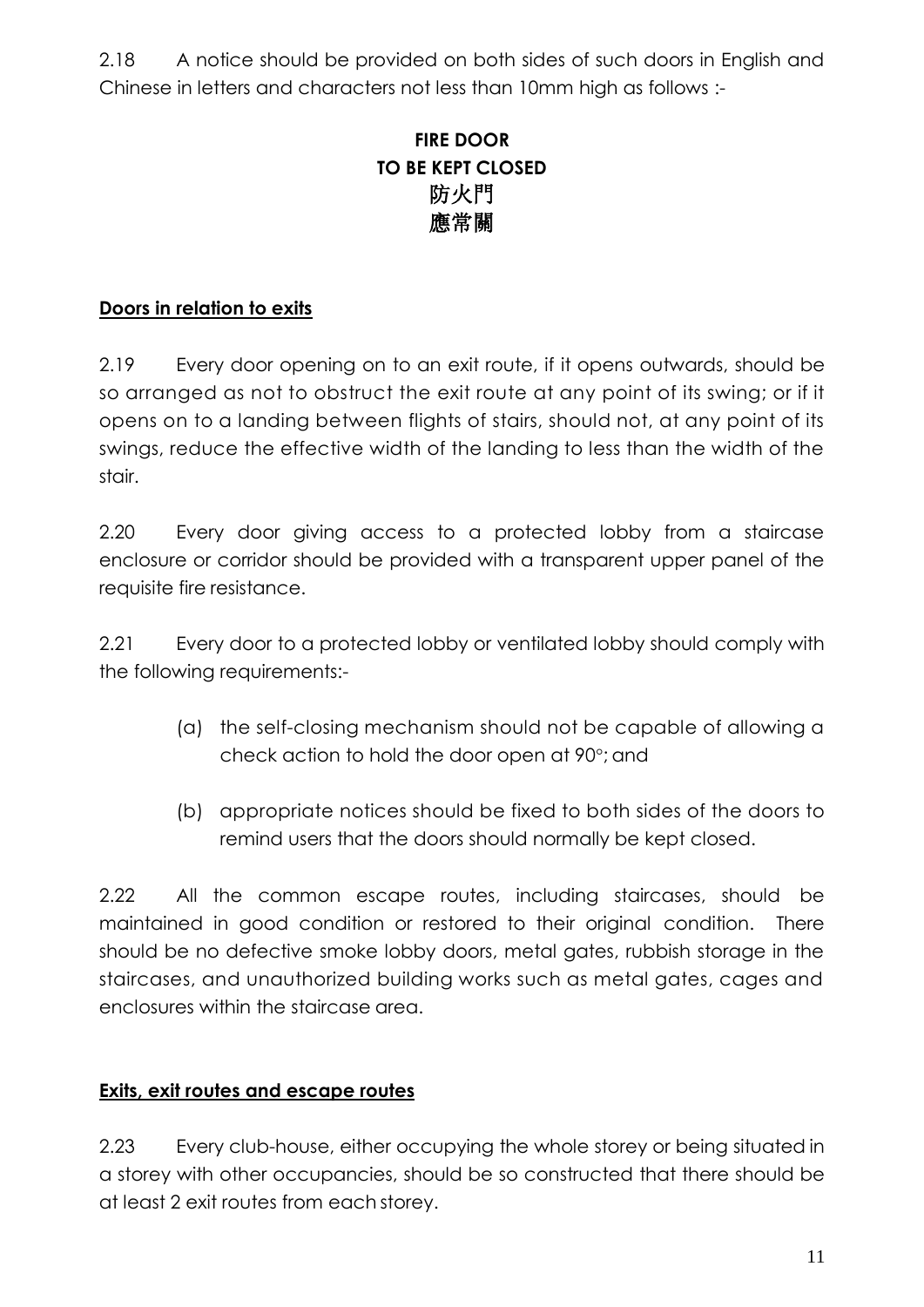2.24 The minimum requirements on the number and widths of the exit doors and exit routes of the club premises and the building where the club-house is situated should be in accordance with the standards set out in Table 2 of the **Code of Practice for the Provision of Means of Escape in case of Fire** issued by the Building Authority in 1996. For premises in building whose building plans were approved prior to the adoption of the standards set out in the aforesaid 1996 Code of Practice, the standards laid down in the 1986 version of the Code of Practice on Means of Escape will be applied. Photocopy of the 1986 Code of Practice is obtainable from the Office of the Licensing Authority upon request and payment of the photocopying charges.

2.25 Every exit route should lead directly to a street or to an open area having unobstructed access. Such access to a street should not be closed with doors or gates unless such doors or gates are fitted with panic bolts as the sole means of being locked in a closed position.

2.26 The minimum clear height of all escape routes is 2m.

2.27 Every exit door inside the club-house must give access to an exit route which complies with paragraph 2.25 above and which is independent of any other exit route to which access may be directly obtained from the club-house. The door across the exit route must open in the direction of exit.

2.28 Every part of an exit route should be provided with adequate lighting to the satisfaction of the Licensing Authority.

2.29 If there is only 1 exit door from the club-house, the maximum direct distance from any one point of the club-house to the exit door must not exceed 15m.

2.30 Roller shutter located in the front entrance door of the club-house may be acceptable provided that it is maintained in open position at all times during operation of the club and should at all times be openable from the inside without the use of a key.

2.31 Entrance doors which operate electronically should be openable from inside by manual means.

# **Enclosure of staircases**

2.32 The enclosing walls of every staircase should be so continued at ground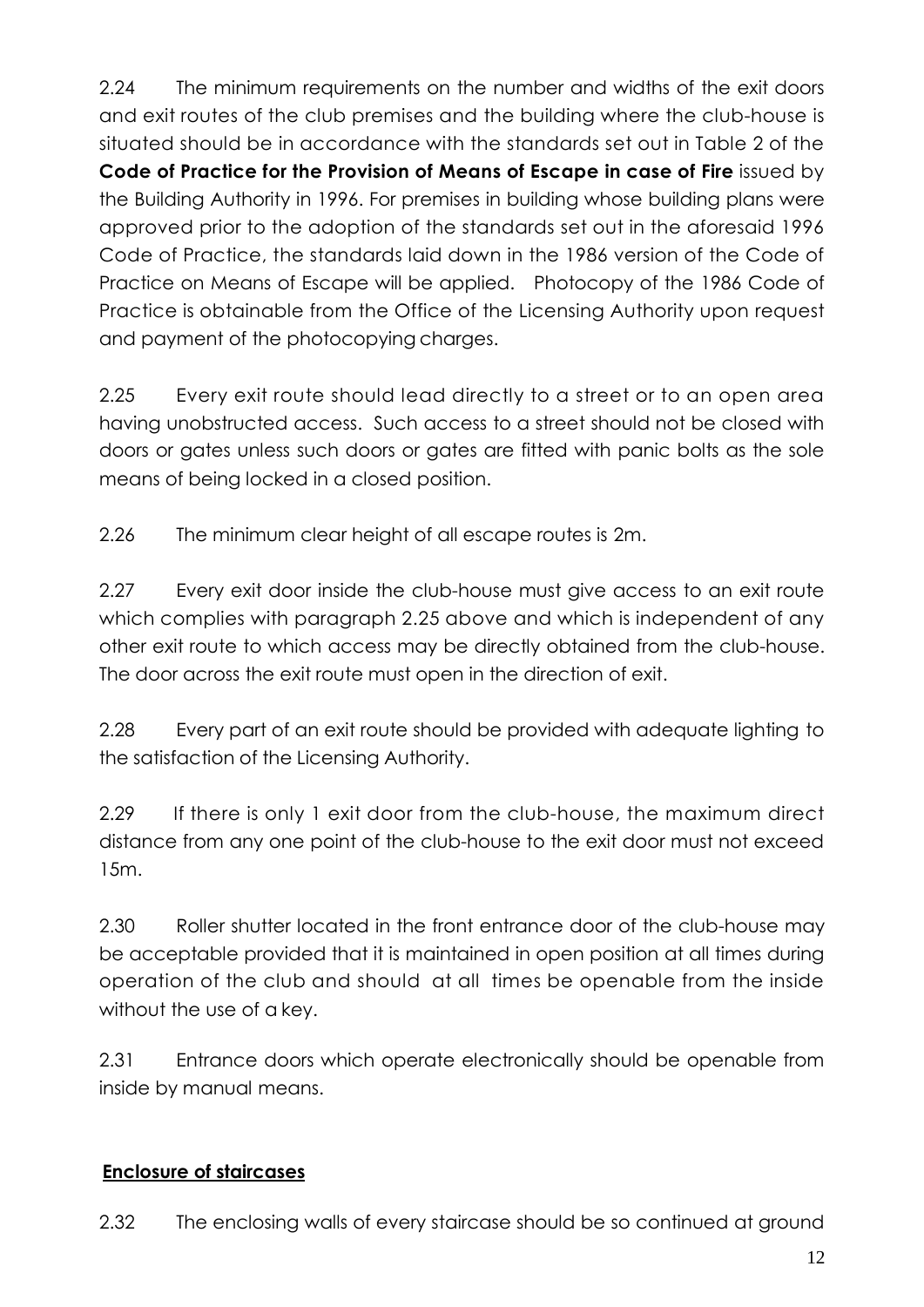floor level as to separate from the remainder of the building any passage or corridor leading from the stair to any ground level exit doorway to which the stair gives access; provided that:

- (a) in the case of a club-house served by two or more staircases, a cloakroom, lavatory, water-closet or porters office may open off such passage-way; and
- (b) in the case of a club-house served by three or more staircases one in every three such staircases may discharge through fire resisting self-closing doors to an unprotected lobby, hall or shopping arcade.

2.33 Every required stairway in a building should be separated from the club-house by a wall having a FRP of not less than <sup>1</sup>/<sup>2</sup> hour or such longer period as may be required by the Building (Construction) Regulations.

2.34 Any opening in the wall separating a staircase from the club-house should be protected by a self-closing door having a FRP of not less than <sup>1</sup>/<sup>2</sup> hour provided that no such door would be required between a balcony approach and any stairway leading therefrom.

# **Internal access to staircases**

2.35 The exit door of any club-house or storey with direct access to a protected stair should be self-closing with a FRP of not less than <sup>1</sup>/<sup>2</sup> hour.

2.36 The access to the stairs should be so arranged that each stair is approached from a different direction. No two staircases should have a common enclosure wall unless the doors opening directly on to any landing of the stairs themselves are not less than 6m apart, measured from the centre of each door.

2.37 The means of escape from any part of the club-house should be so arranged that it is not necessary to pass through one staircase enclosure in order to reach an alternative stair.

# **Lighting and ventilation**

2.38 Bathrooms, water closets and communal toilets of the premises should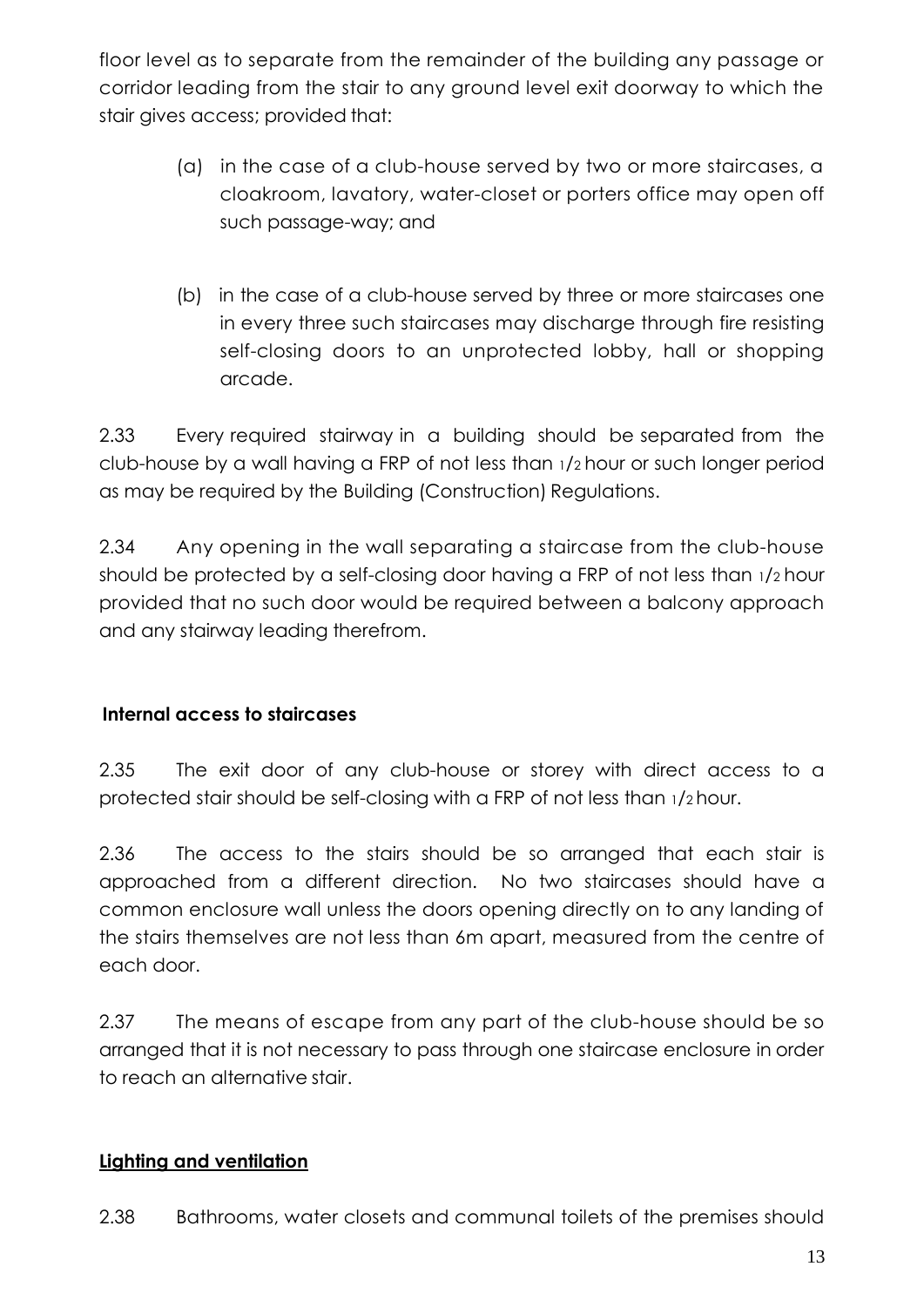have natural lighting and ventilation as follows:

- (a) the total area of glazing is not less than one-tenth of the floor area of the rooms; and
- (b) one-tenth of the floor is openable with the top being at least 2m above the floor level.
- 2.39 Kitchen, if set up, should have natural lighting and ventilation as follows:
	- (a) the total area of glazing is not less than one-tenth of the floor area of the room; and
	- (b) one-sixteenth of the floor area is openable with the top being at least 2m above the floor.

2.40 If the standards set out in paragraphs 2.38 and 2.39 above cannot be met, the following artificial means may be acceptable:

- (a) artificial lighting must be provided where there is inadequate natural lighting to a standard not less than 50 lux;
- (b) ventilation must be provided by a permanent means direct to the outside air of not less than 6,000mm2. The artificial ventilation should provide not less than 5 air changes per hour and be provided with a 20-minute over-run.

# **Sanitary fitments**

2.41 The number of sanitary fitments required in a club-house varies with the number of persons to be accommodated in the premises. The minimum requirements are tabulated below (WC denotes water closet, WHB denotes wash-hand basin and U denotes urinal):

| (a) Less than 25 patrons                 |                        |
|------------------------------------------|------------------------|
| IWC and IWHB (for both sexes)            |                        |
| 10 (for males)                           |                        |
| (WC and U should be provided in separate |                        |
| rooms with separate entrances            | Separate provision of  |
| (b) Between 25 and 100 patrons           | sanitary fitments for  |
| 1WC, 1WHB and 1U                         | staff is not required. |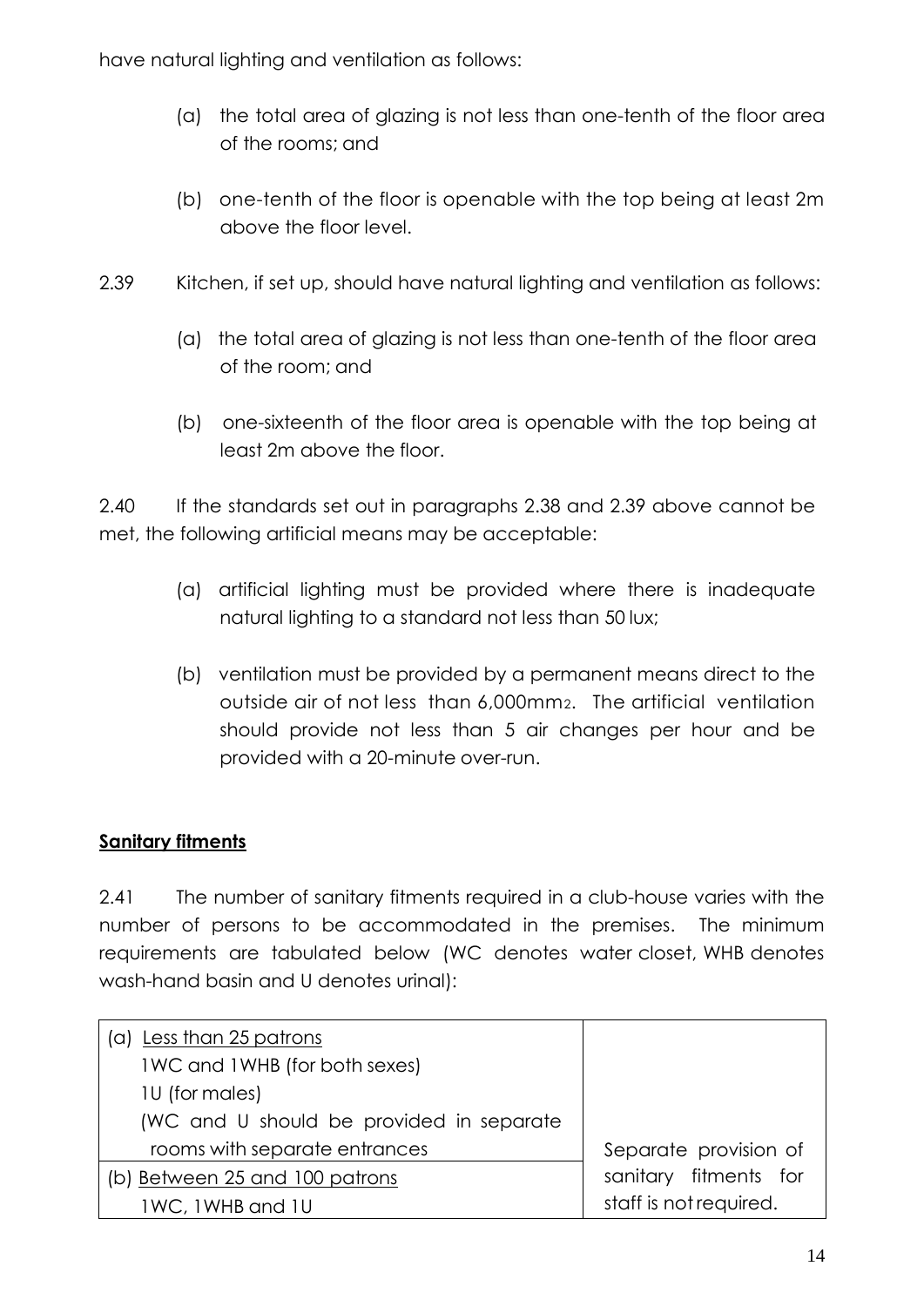| <b>1WC and 1WHB</b>                                                        |  |  |  |  |
|----------------------------------------------------------------------------|--|--|--|--|
| (c) Between 101 and 200 patrons                                            |  |  |  |  |
| 1 WC, 1WHB and 2Us                                                         |  |  |  |  |
| 2 WCs and 1 WHB                                                            |  |  |  |  |
| (d) Between 201 and 300 patrons                                            |  |  |  |  |
| 2 WC, 2WHBs and 3Us                                                        |  |  |  |  |
| 3 WCs and 2WHBs                                                            |  |  |  |  |
| (e) Over 300 persons                                                       |  |  |  |  |
| Provision of sanitary fitments for patrons and staff should conform to the |  |  |  |  |
| requirements in regulations 5 and 8 of the Building (Standards of Sanitary |  |  |  |  |
| Fitments, Plumbing, Drainage Works and Latrines) Regulations, Cap 123      |  |  |  |  |

2.42 Bathroom, water closet or communal toilet should not open directly into a kitchen/food preparation area/pantry.

# **Plumbing and pipework**

2.43 Every soil pipe, waste pipe, anti-syphonage pipe, ventilating pipe, overflow pipe and every pipe connected with any drain provided for the carriage of foul water should be:

- circular in shape; and
- constructed of cast iron, steel, copper or other approved material.

2.44 UPVC or PVC piping may be used externally and, subject to the following conditions, may also be used internally:

- the internal diameter of the piping should not be greater than 100mm;
- the piping should be enclosed in duct having a FRP equal to the structure, and the access panels to the duct should have either self-closing doors or securable covers with a FRP of <sup>1</sup>/<sup>2</sup> hour;
- fixing brackets to be steel and where stacks have cemented joints to have a bracket below each joint;
- holes to floors and walls should be fully filled and firmly sealed with fire stop mortar or intumescent material;
- to be securely fixed to all surfaces as appropriate; and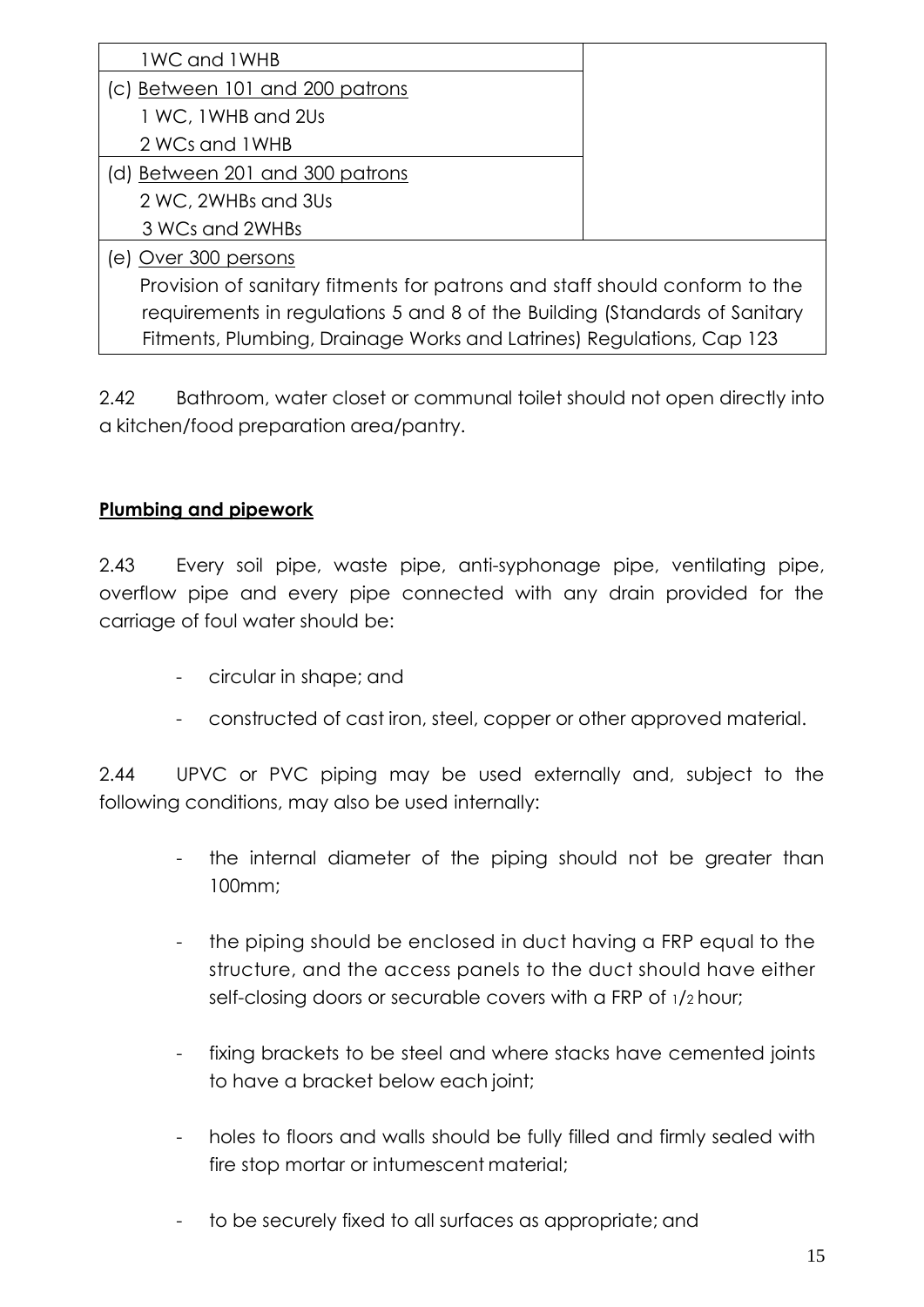if UPVC piping is used, this may be exposed subject to, where pipes pass through compartment walls or floors and any fire rated elements, appropriate approved fire stop sealers are to be provided.

2.45 Every soil fitment and waste fitment should be provided with a suitable trap and ventilated by means of anti-syphonage pipes of suitable sizes to the satisfaction of the Licensing Authority. If the traps connected to the waste fitments are designed to prevent loss of water seal, provision of anti-syphonage pipe to the traps of the waste fitment is not required.

# **Railings**

2.46 Where there is a difference in adjacent levels greater than 600mm, protective barriers have to be provided to restrict or control the movement of persons and vehicles. These barriers should be:

- (a) designed and constructed to minimise the risk of persons or objects falling, rolling, sliding or slipping through gaps in the barrier, or persons climbing over the barrier;
- (b) at a height above the higher of the adjacent levels of not less than 1.1m; and
- (c) constructed as to inhibit the passage of articles more than 100mm in their smallest dimension.

# **Waterproofing**

2.47 Suitable waterproofing materials should be applied to the structural concrete slab of the toilets to prevent water leakage. If raised floor is constructed, the raised floor slab should also be applied with suitable waterproofing material.

#### **Unauthorised building works**

2.48 All unauthorised building works must be removed and the building be reinstated to the layout as approved by the Buildings Department.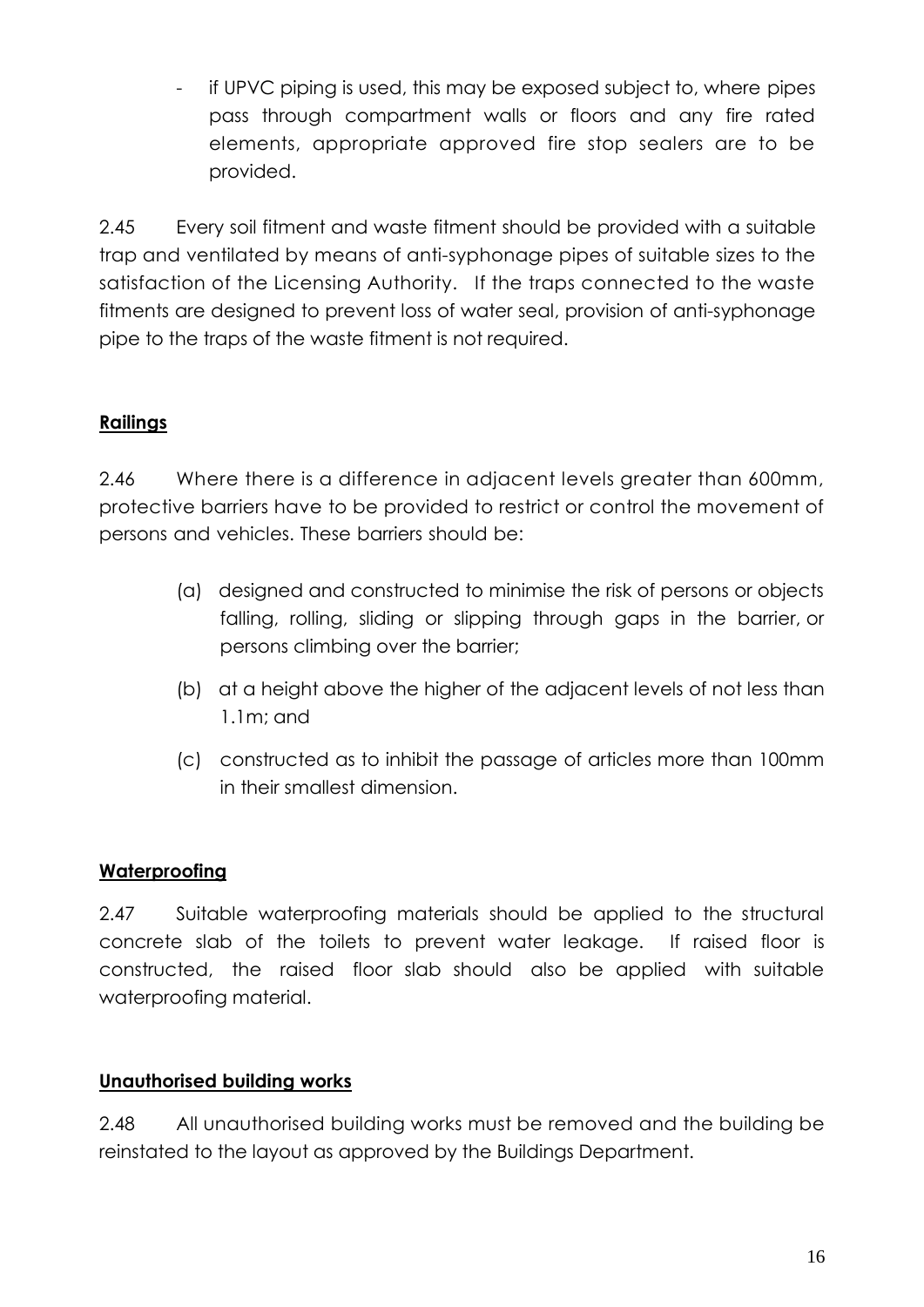# **Chapter III : Fire Safety Conditions**

3.1 Club premises are required to have adequate and appropriate fire service installations and equipment to protect the safety of the public and the premises against fire, limit the spread of fire and at the same time give warning to the occupants of the premises. All requirements on Fire Service Installations (FSI) and Equipment for club premises are based on the **"Code of Practice for Minimum Fire Service Installations and Equipment,** and **Code of Practice for Inspection, Testing and Maintenance of Installation and Equipment"** issued by the Fire Services Department. The updated version of these two documents can be viewed or downloaded from the Fire Services Department's website: [www.hkfsd.gov.hk](http://www.hkfsd.gov.hk/) .

3.2 All fire service installation works, alterations and additions required for a club premises must be carried out by a registered FSI contractor of appropriate class. The full list of different classes of registered FSI contractors is set out in the Fire Services Department's website shown in paragraph 3.1 above. Once installed, all fire service installations and equipment in the club premises should be retained and maintained in an efficient working order at all times, and inspected by a registered FSI contractor at least once in every 12 months.

3.3 A copy of the certificate for the required fire service installations and equipment issued to the owner should be forwarded to the Director of Fire Services and the Licensing Authority within 14 days after completion of works.

3.4 The ensuing paragraphs sets out the major fire service requirements for club premises.

#### **Combustible materials**

3.5 All combustible materials used as false ceilings, partitions or wall furnishings must be treated with two coatings of fire retardant paint/solution on all exposed parts and certified by a Class II FSI Contractor.

- 3.6 All draperies and curtains should be:
	- (a) treated with flame retardant solutions and certified by a Class II FSI Contractor; or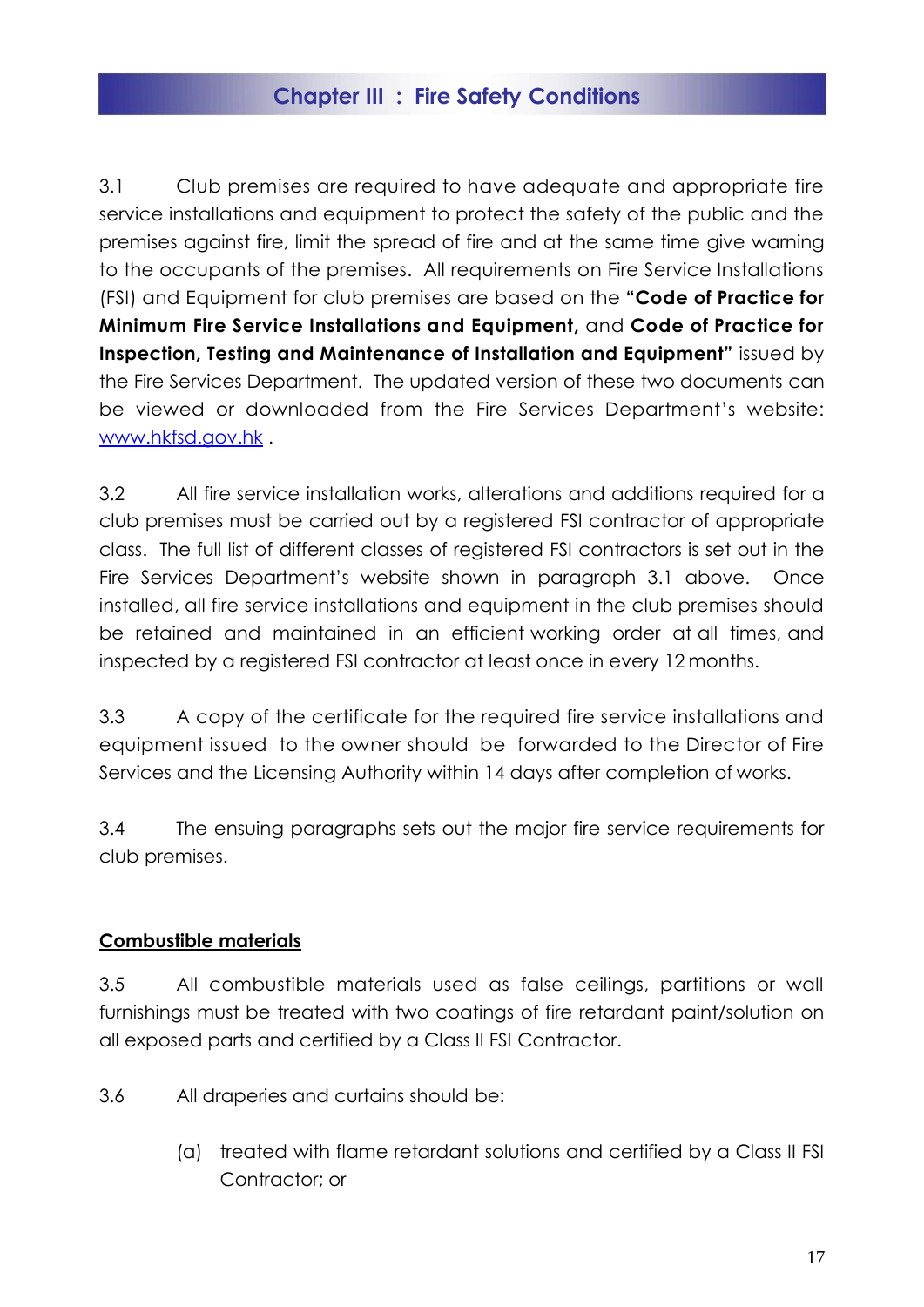(b) made of materials containing fire resistant fibres and acceptable to the Director of Fire Services.

#### **Windows**

3.7 The windows of club premises should not, in any way, be obstructed by any decoration, or sealed up for more than 50% of the designed openable/ breakable windows areas totally, nor 25% of these areas located on the upper part, unless protected by a dedicated smoke extraction system.

# **Exit signs**

3.8 All exits of the exit routes within the premises leading to the exit routes of the building must be indicated by internally illuminated/self-luminous signs bearing the word and characters " **EXIT** 出口 " in block letters and characters of not less than 125mm high with 15mm strokes. The letter style should be in "Modified Garamond" or "Helvetica" or "Marigold" while the Chinese characters should be with width of vertical strokes not less than 15mm and with width of horizontal strokes not less than 10mm. Colour contrast for translucent surrounds to lettering should be as follows:

| Colour | <b>Contrasting Colour</b> |
|--------|---------------------------|
| Green  | White                     |
| White  | Green                     |

The colour combination selected should preferably be consistent throughout the same premises.

#### **Directional signs**

3.9 If an exit sign is not clearly visible from any location in the club premises, suitable internally illuminated/self luminous directional signs should be erected to assist members and visitors to identify the exits in the event of an emergency.

#### **Electrical installations and Emergency Lighting System**

3.10 The electrical installations of the premises are required to be inspected, tested and certified by registered electrical worker/contractor certificated by the Director of Electrical and Mechanical Services. A copy of the certificate for these installations should be forwarded to the Licensing Authority as proof of compliance.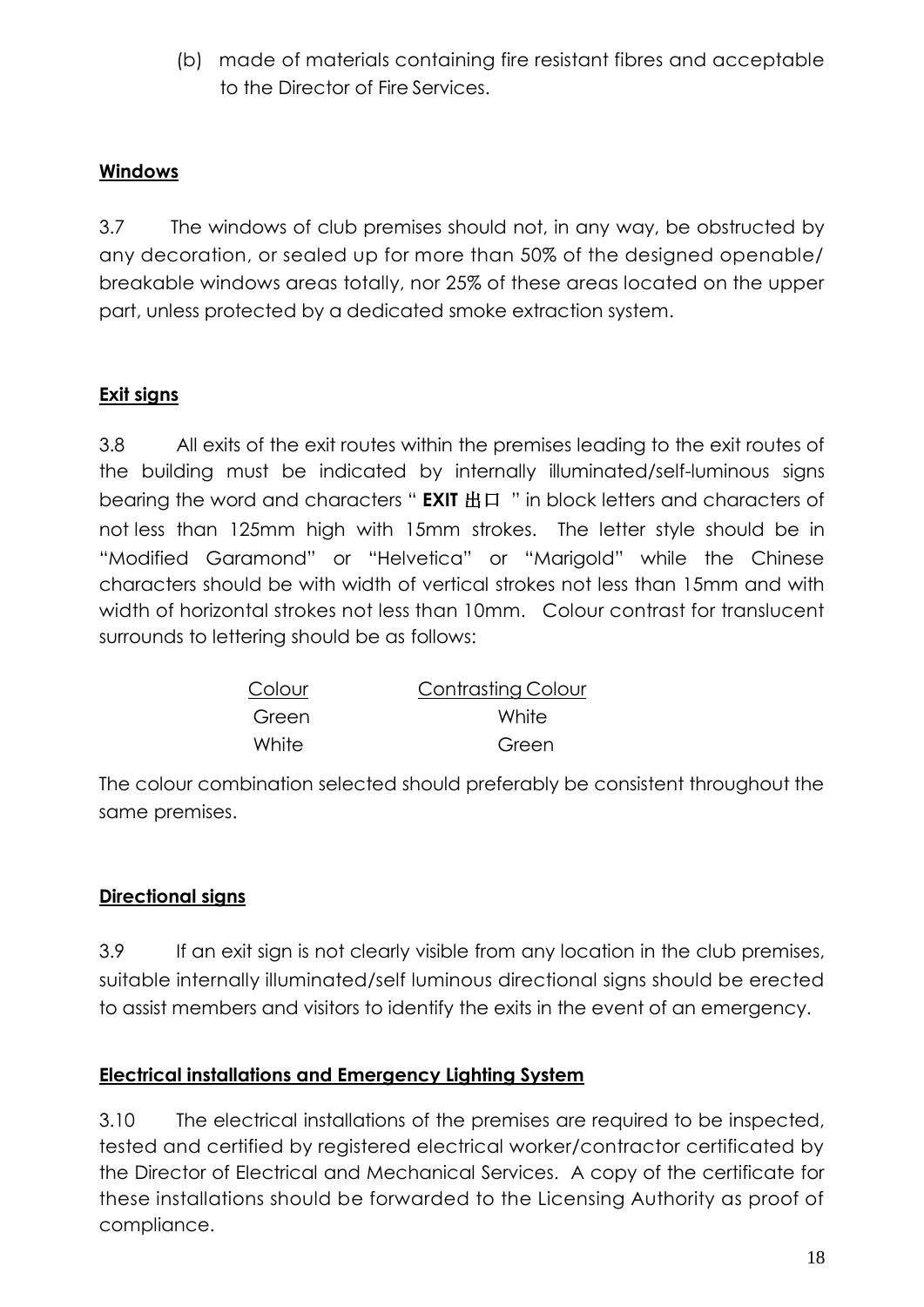3.11 Emergency lighting systems should be provided to the entire club premises. Details of the requirements for the "Self-contained Luminaires Emergency Lighting Systems" are obtainable in the Office of the Licensing Authority.

#### **Polyurethane (PU) foam filled mattresses and upholstered furniture**

3.12 If polyurethane (PU) foam filled mattresses and upholstered furniture are used in the club premises, they shall meet the flammability standards as specified in British Standard BS 7177:1996 and BS 7176:1995 (or their latest editions) for use in medium hazard premises/building or standards acceptable to the Director of Fire Services.

# **Fuels for kitchen and outside kitchen**

3.13 Cooking must be carried out in kitchen. Electricity and Towngas or Towngas (synthetic natural gas) may be used as fuel in the kitchen of a clubhouse without any restrictions, whilst the use of liquefied petroleum gas (LPG), solid fuel (e.g. wood and coal), liquid fuel (e.g. kerosene and diesel) in the kitchen of a club-house is subject to special restrictions and safety requirements. Please contact the Office of the Licensing Authority for details of the restrictions on individual types of fuel and the requirements for the design, installation, inspection, and maintenance of these fuel systems and appliances.

3.14 Upon compliance with the laid down requirements in kitchen, electricity, towngas and LPG in piped supply may be used for food warming and water boiling outside kitchen. There are specific requirements governing the use of various types of fuels for barbecue or hot pot in the dining area. Detail of such requirements is obtainable from the Office of the Licensing Authority.

# **Ventilation system**

3.15 The ventilation system, including any exhaust ducting in kitchen, should be inspected by the Ventilation Division of the Fire Services Department (FSD) to ascertain compliance with the standards stipulated in the Building (Ventilating Systems) Regulations and FSD Circular Letters where applicable. Detailed drawings showing the layout of the ventilating system should be submitted through the Licensing Authority to the Ventilation Division of the Fire Services Department for approval, and a copy of letter of compliance should be submitted to the Licensing Authority as proof of compliance.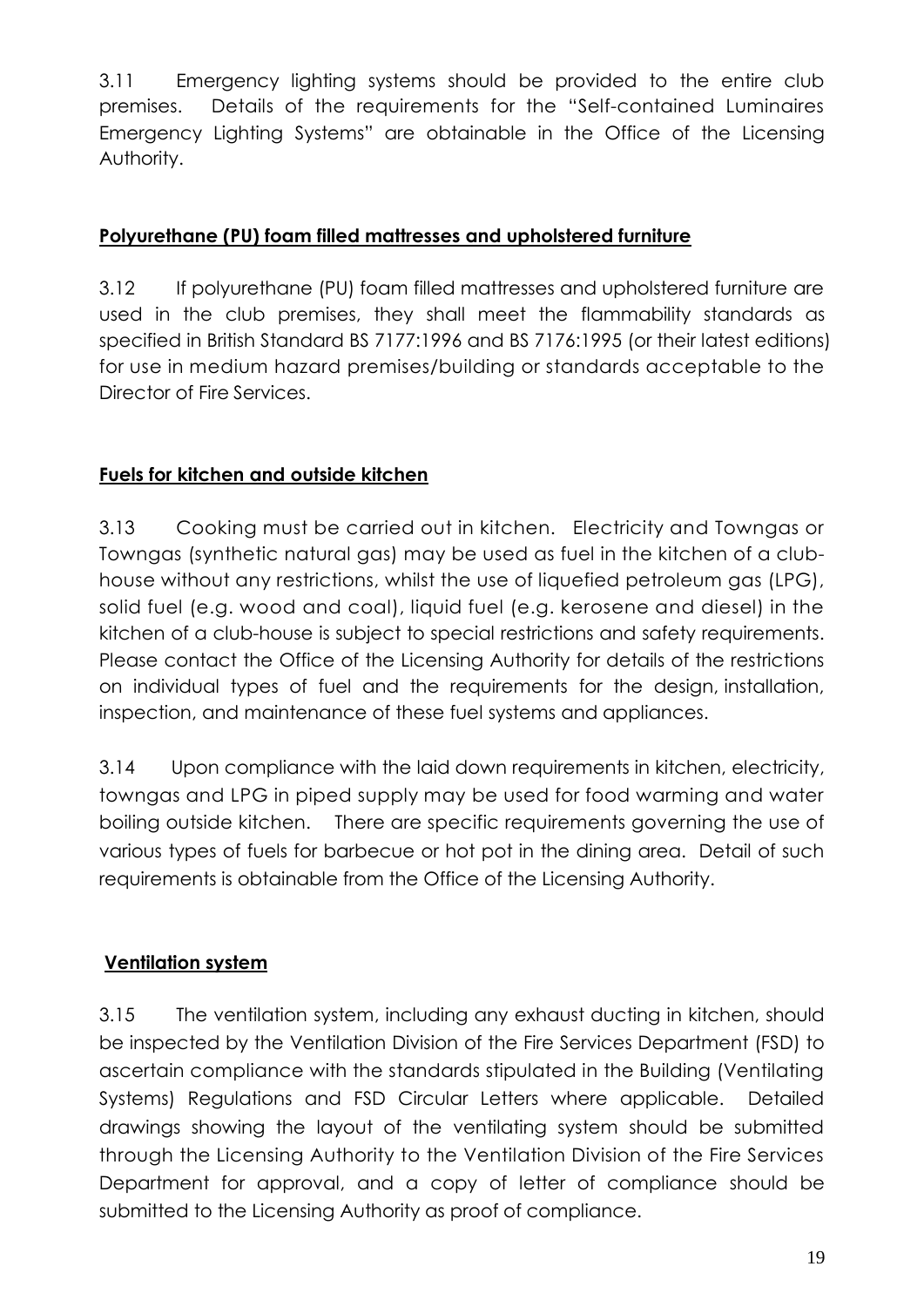3.16 The ventilation system should subsequently be inspected by a Registered Ventilation Contractor at intervals not exceeding 12 months, and a copy of the "Maintenance Certificate" should be forwarded to the Licensing Authority as proof of compliance.

#### **Grouping of club premises according to the potential of fire**

3.17 In addition to the aforesaid requirements, varying fire safety conditions and requirements are to be imposed on individual club premises in the light of the severity of fire risk potential of the premises. For this purpose, club premises are broadly divided into: (a) premises of low fire potential, and (b) premises of high fire potential.

3.18 Premises which are modestly decorated are considered to pose a low fire potential. These premises mean either--

- (a) the premises do not exceed 126m<sup>2</sup> in floor area; or
- (b) the premises, despite over 126m2 in floor area, meet **all** of the following conditions:
	- (i) the average quantity of combustible materials in the seating accommodation does not exceed 60 kilograms per square metre;
	- (ii) the area partitioned by combustible materials does not exceed 30% of the total area occupied; and
	- (iii) no more than 50% of the total area of the designed openable/breakable windows, or 25% of the upper parts, are obstructed or sealed up by decoration.

3.19 Premises which are over 126m<sup>2</sup> in floor area and lavishly decorated are considered to pose a high fire potential due to **any** one of the following conditions:

- (a) the average quantity of combustible materials in the seating accommodation exceeds 60 kilograms per square metre; or
- (b) more than 30% of the seating accommodation are partitioned by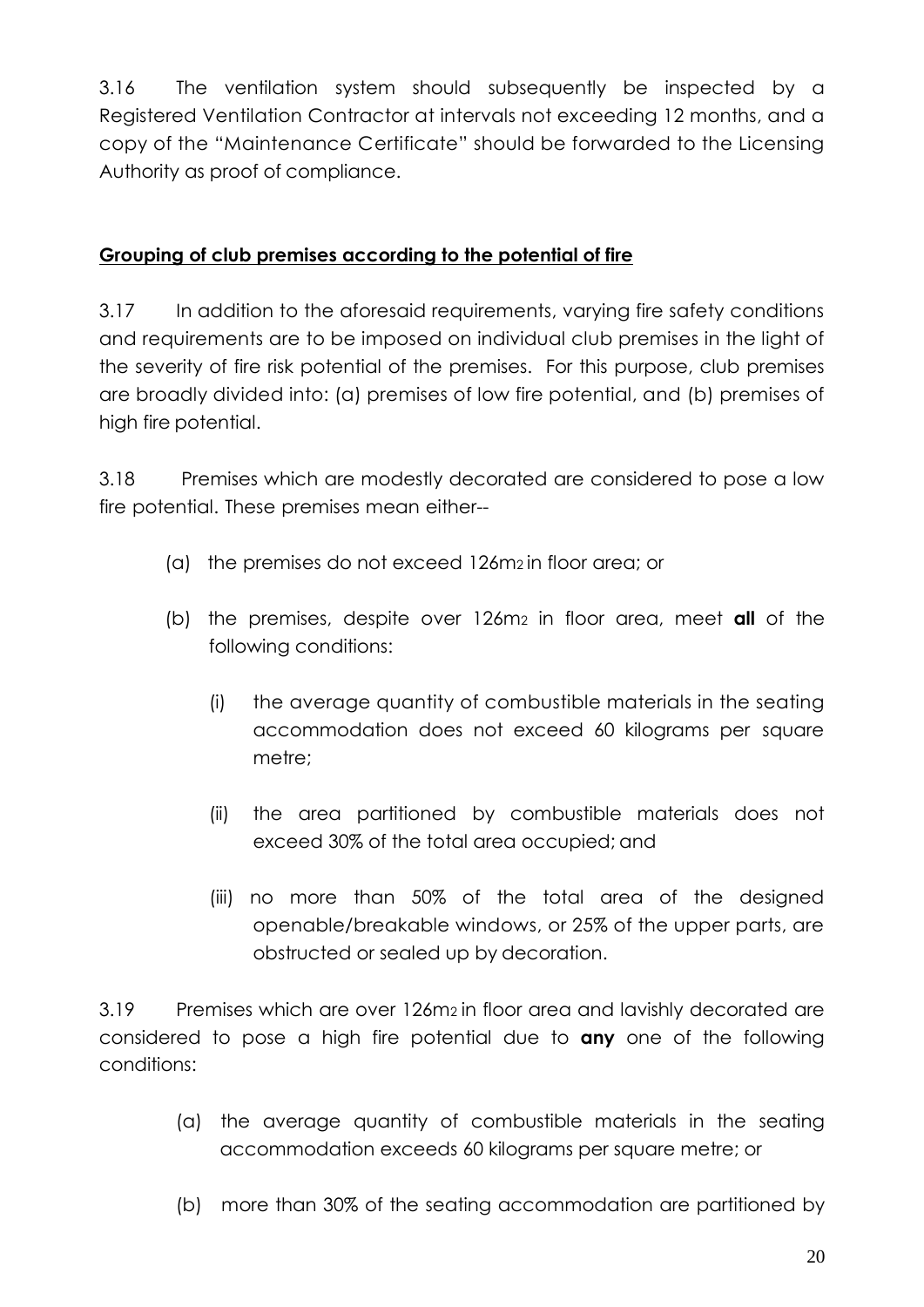combustible materials to form cubicles(s); or

(c) the designed openable/breakable windows are obstructed by decoration or sealed up for more than 50% of the area totally, or 25% of these area on the upper part.

3.20 The following table shows the types of fire service installations and equipment required in the low fire potential premises and different groups of high fire potential premises. Where alterations and additions are required in the process of installations, such works should be carried out by a registered FSI contractor of appropriate class. Where a certificate is issued to the owner in respect of the specified fire service installation and equipment, a copy of the certificate should be forwarded to the Director of Fire Service and the Licensing Authority within 14 days.

| <b>Classification of</b>                                                                                                                                                                              | Low fire<br>potential<br>premises                                                                                                                        |                                                                                            | <b>High fire potential premises</b>                                                                       |                                                            |  |
|-------------------------------------------------------------------------------------------------------------------------------------------------------------------------------------------------------|----------------------------------------------------------------------------------------------------------------------------------------------------------|--------------------------------------------------------------------------------------------|-----------------------------------------------------------------------------------------------------------|------------------------------------------------------------|--|
| <b>Fire Potential</b><br><b>Premises</b><br><b>Fire</b><br><b>Service</b><br><b>Installations &amp;</b><br>Equipment                                                                                  | occupying<br>a floor<br>area<br>exceeding<br>$126m2$ in<br>the<br>basement,<br><b>or</b><br>exceeding<br>$230m2$ on<br>the ground<br>and upper<br>floors | occupying<br>anarea<br>between<br>126m <sub>2</sub><br>and<br>230 <sub>m<sub>2</sub></sub> | occupying<br>anarea<br>exceeding<br>$230m2$ but<br>less than<br>7,000m <sub>3</sub> in<br>cubic<br>volume | with a cubic<br>volume<br>exceeding<br>7,000m <sub>3</sub> |  |
| A sprinkler system#                                                                                                                                                                                   |                                                                                                                                                          | ✔@                                                                                         |                                                                                                           |                                                            |  |
| hydrant/hose reel<br>A<br>system*                                                                                                                                                                     |                                                                                                                                                          |                                                                                            |                                                                                                           |                                                            |  |
| A manual fire alarm<br>system* with operating<br>switch at each of the<br>following locations:<br>·each exit;<br>the main entrance;<br>the cashier's counter;<br>outside the kitchen (if<br>provided) |                                                                                                                                                          |                                                                                            |                                                                                                           |                                                            |  |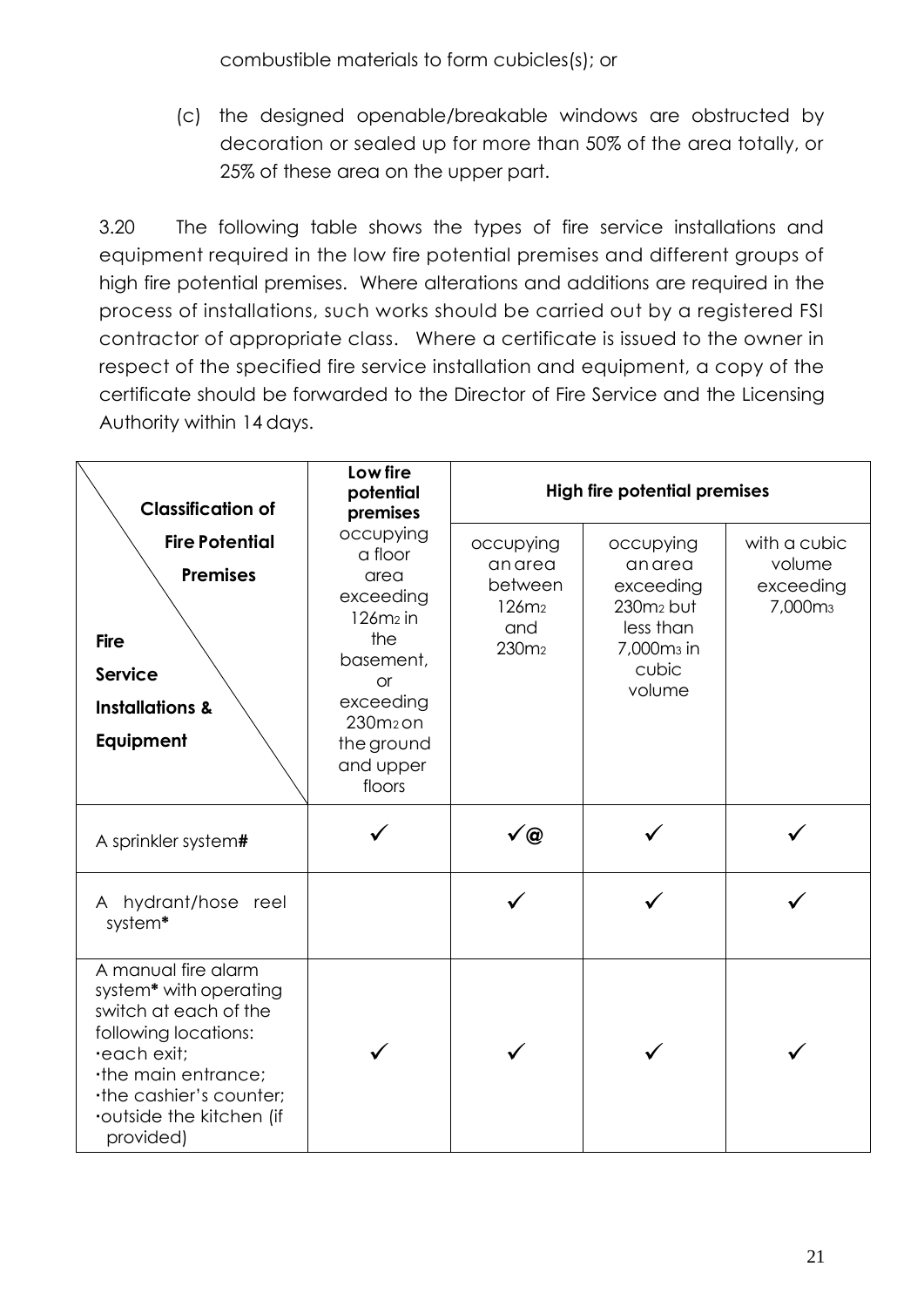| A dedicated smoke<br>extraction system as the<br>alternative to reinstating<br>at least 50%<br>of the designed<br>openable/breakable<br>windows to their original<br>condition<br>A dedicated smoke<br>extraction system<br>should be provided for<br>premises in curtain wall<br>buildings or basements<br>The sprinkler heads of<br>the sprinkle system#<br>are of the fast<br>response type and<br>each of them is<br>spaced to protect an<br>area of 9 square<br>metres for premises in<br>curtain wall buildings<br>or basement,<br>Schematic signs<br>(made of yellow<br>plastic of not less than<br>300mm wide and |  |
|---------------------------------------------------------------------------------------------------------------------------------------------------------------------------------------------------------------------------------------------------------------------------------------------------------------------------------------------------------------------------------------------------------------------------------------------------------------------------------------------------------------------------------------------------------------------------------------------------------------------------|--|
|                                                                                                                                                                                                                                                                                                                                                                                                                                                                                                                                                                                                                           |  |
|                                                                                                                                                                                                                                                                                                                                                                                                                                                                                                                                                                                                                           |  |
|                                                                                                                                                                                                                                                                                                                                                                                                                                                                                                                                                                                                                           |  |
| 300mm high and<br>engraved to the scale<br>of not more than<br>1:200) should be firmly<br>fixed on the wall<br>outside each exit to<br>depict:<br>(a) general layout of<br>the premises<br>showing the rooms<br>partitioned locations<br>of furniture and<br>fixtures therein;<br>(b) passages designed<br>for circulation and<br>evacuation and the<br>related exits/doors;<br>and<br>(c) the locations of<br>electrical main<br>switch and fuel                                                                                                                                                                         |  |

**(** : *Required for the premises.*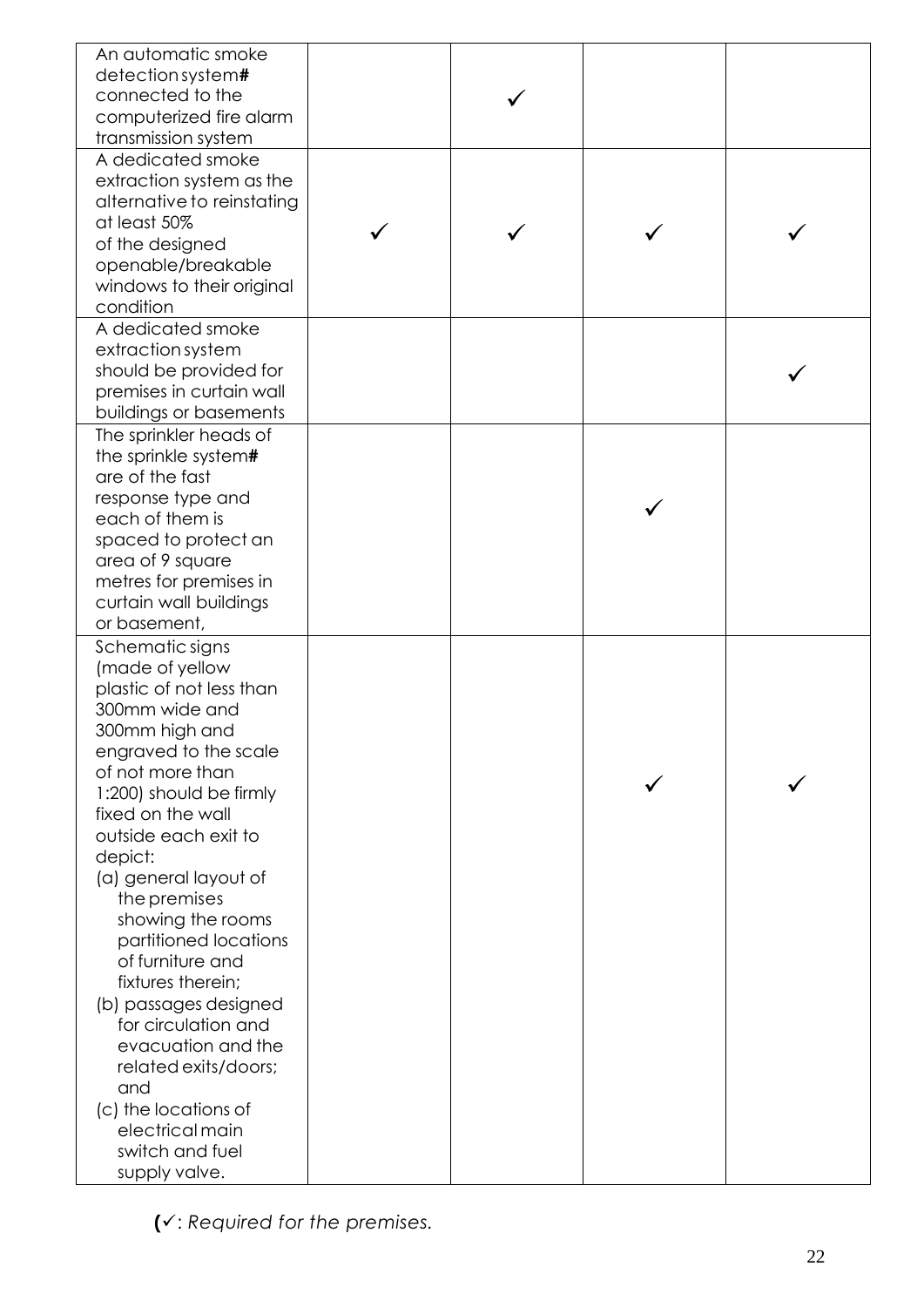- *# : In accordance with the standards of the Rules of the Loss Prevention Council, UK.*
- *\* : In accordance with the Code of Practice for Minimum Fire Service Installations and Equipment issued by the Fire Services Department.*
- **@***: Where the club premises are located in basement.)*

3.21 Where the premises are partitioned into cubicles and rooms for use by members and guests, every such room should be provided with a fire alarm bell connected to the main system.

3.22 Where the premises run facilities for catering, mahjong playing, or karaoke activities, visual alarm signals in addition to audio warning device should be provided to the entire premises. The design of these visual alarm signals must be in accordance with the Code of Practice for Minimum Fire Service Installations and Equipment to form part of the fire alarm system.

3.23 All fire service installations and equipment provided for the club-house must be retained and maintained in efficient working order at all times.

# **Portable fire fighting equipment**

3.24 In addition to the above-mentioned fire service installations, portable fire fighting equipment of the approved scales of provision and types (e.g. water, CO<sup>2</sup> or dry powder fire extinguishers, fire blankets) will be required in specified locations of the premises for the occupation of the building. Applicants will be advised in writing of the scales of provision and types of additional portable fire fighting equipment required to be placed in the premises.

# **Fire resisting construction materials**

3.25 Paragraph 6.5 and Tables A and B in the **"Code of Practice for Fire Resisting Construction"** (1996) sets out the minimum standard of construction and building materials capable of resisting the action of fire for the specified periods. Applicants are therefore advised to take a look of the standards before carrying out any renovation, fitting-out and construction works in the proposed club premises. This code of practice can be downloaded from the Buildings Department website (see paragraph 2.3 of this booklet).

3.26 If other materials or proprietary products are used in construction instead, these products should be tested in accordance with BS476: Parts 20 to 24: 1987 and certified as being capable of resisting the action of fire for the specified period.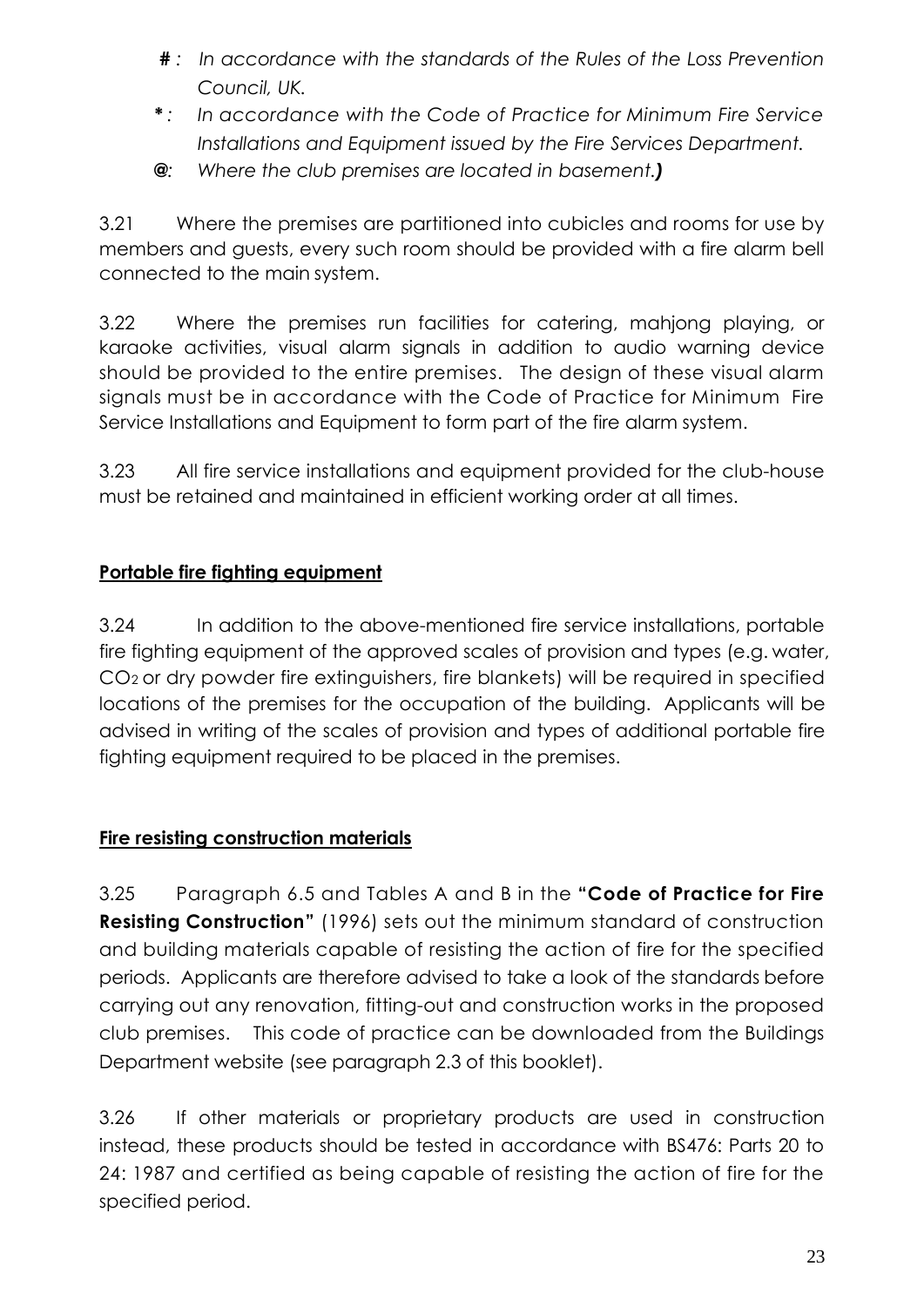#### **Enquiries**

#### **Office of the Licensing Authority, Home Affairs Department**

| <b>Address</b>         | 10/F,14 Taikoo Wan Road, |
|------------------------|--------------------------|
|                        | Taikoo Shing, Hong Kong  |
| <b>Enquiry Hotline</b> | 28817034                 |
| Fax number             | 28948343                 |
| e-mail address         | hadlaenq@had.gov.hk      |
| Website                | www.hadla.gov.hk         |

**Buildings Department** (for building plans, unauthorized building works, and lists of authorized building professionals and registered contractors)

| Address                           | $:$ 12th floor, Pioneer Centre,    |
|-----------------------------------|------------------------------------|
|                                   | 750 Nathan Road, Mong Kok, Kowloon |
| Telephone number $\;$ : 2626 1616 |                                    |
| Fax number                        | 28400451                           |

Fire Services Department (for registered fire service installations contractors, registered suppliers of fire equipment, and enquiries about the ventilation system)

Licensing & Certification Command

| Address                     |                | 5th floor, South Wing,                         |
|-----------------------------|----------------|------------------------------------------------|
|                             |                | Fire Services Headquarters Building,           |
|                             |                | 1 Hong Chong Road, Tsim Sha Tsui East, Kowloon |
| Telephone number :          |                | 27337619                                       |
| Fax number                  | $\ddot{\cdot}$ | 23673631                                       |
| <b>Ventilation Division</b> |                |                                                |
| <b>Address</b>              |                | 5th floor, South Wing                          |
|                             |                | Fire Services Headquarters Building,           |
|                             |                | 1 Hong Chong Road, Tsim Sha Tsui East, Kowloon |
| Telephone number :          |                | 27187567                                       |
| Fax number                  |                | 2382 2495                                      |
|                             |                |                                                |

**Electrical & Mechanical Services Department** (for electrical and gas installations)

| Address            | : 3 Kai Shing Street, Kowloon |
|--------------------|-------------------------------|
| Telephone number : | - 1823                        |
| Fax number         | : 28907493                    |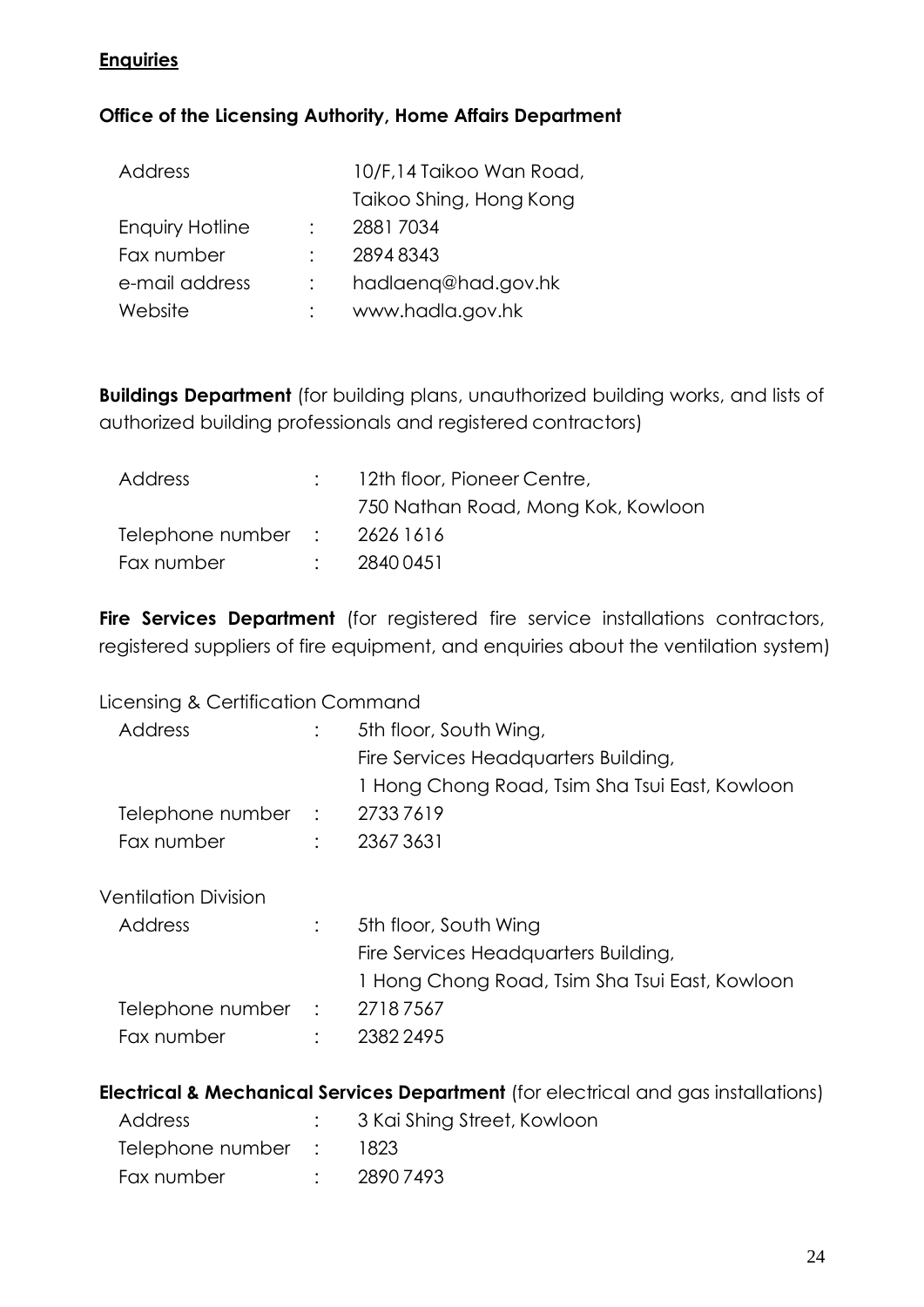**The Land Registry** (for government lease and Deed of Mutual Covenant of a building)

| Address                           | : 19th floor, Queensway Government Offices, |
|-----------------------------------|---------------------------------------------|
|                                   | 66 Queensway, Hong Kong.                    |
| Telephone number $\;$ : 3105 0000 |                                             |
| Fax number                        | $\frac{1}{2}$ 2523 0065                     |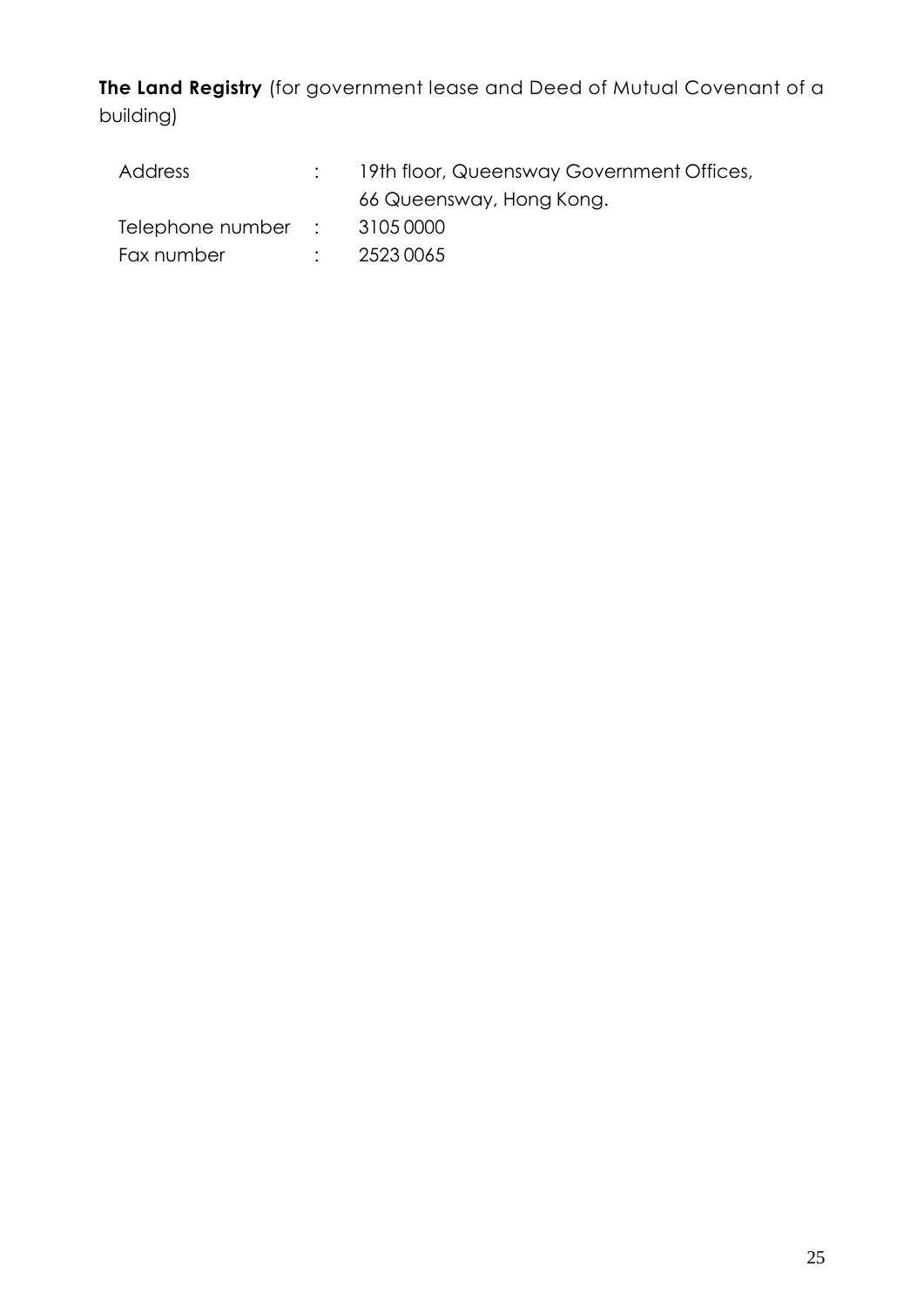#### IMPORTANT NOTE

- (1) Information contained in this Guide is for reference only. Application for issue, renewal, and transfer of the Certificate of Compliance is to be processed in accordance with the Clubs (Safety of Premises) Ordinance (Cap. 376) and its subsidiary regulations.
- (2) It is an offence under the Clubs (Safety of Premises) Ordinance if any person, who on any occasion operates, keeps, manages or otherwise has control of a club-house without a Certificate of Compliance or Certificate of Exemption in respect of the premises. The person convicted of the offence is liable to a fine of \$200,000 and to imprisonment for 2 years, and to a fine of \$20,000 for each day during which the offence continues.
- (3) The issue of the Certificate of Compliance does not act as a waiver of any terms in any lease or license granted by the Government of the Hong Kong Special Administrative Region or any public officer, nor does it in any way affect or modify any agreement, covenant or Deed of Mutual Covenant relating to any premises or building in which the club-house is situated.
- (4) The issue of the Certificate of Compliance does not in any way exempt the holder of the Certificate from the consequence of non-compliance with the provisions of any other enactments, or indemnify him against the consequences of any breach of any other regulations or laws of Hong Kong.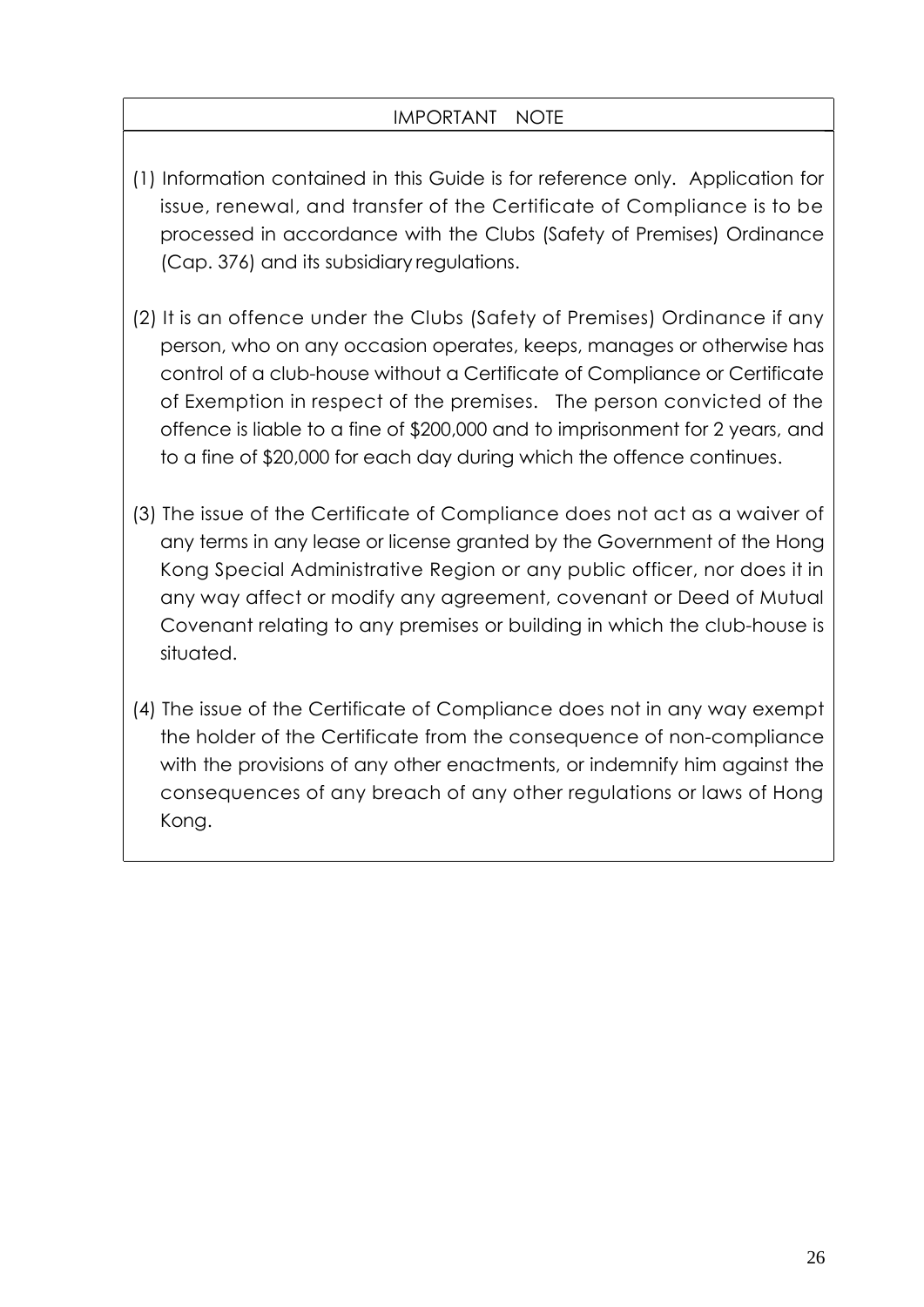# **IMPORTANT ADVICE for Prospective Applicants of Certificate of Compliance**

# **Do's and Don'ts**

#### **DOs**

- DO also read another booklet: "A Layman's Guide to Application of Certificate of Compliance under the Clubs (Safety of Premises) Ordinance, Cap 376" published by the Office of the Licensing Authority of the Home Affairs Department which explains how to apply for a Certificate of **Compliance**
- DO consider appointing professionals to assist you in making application if you are not familiar with the requirements outlined in this booklet.
- DO hire competent contractors to carry out the required upgrading works to be laid down by the Licensing Authority.
- DO engage registered FSI contractors in the required fire service installations.

#### **DON'Ts**

- DON'T start construction, renovation, decoration or installation works in the premises before the Licensing Authority has conducted the preliminary site inspection and then informed you of the upgrading works required to be carried out in the premises.
- DON'T carry out any building works and structural alterations to the premises before obtaining prior approval and consent from the Building Authority.
- DON'T use the flat roof, if there is one annexed to your club premises, for any purposes other than that shown on the building plans approved by the Building Authority.
- DON'T commence operation or business in the club premises before a Certificate of Compliance is obtained from the Licensing Authority.
- DON'T ignore the requirements imposed by other government departments including the Buildings Department, Fire Services Department, Electrical and Mechanical Services Department, and Environmental Protection